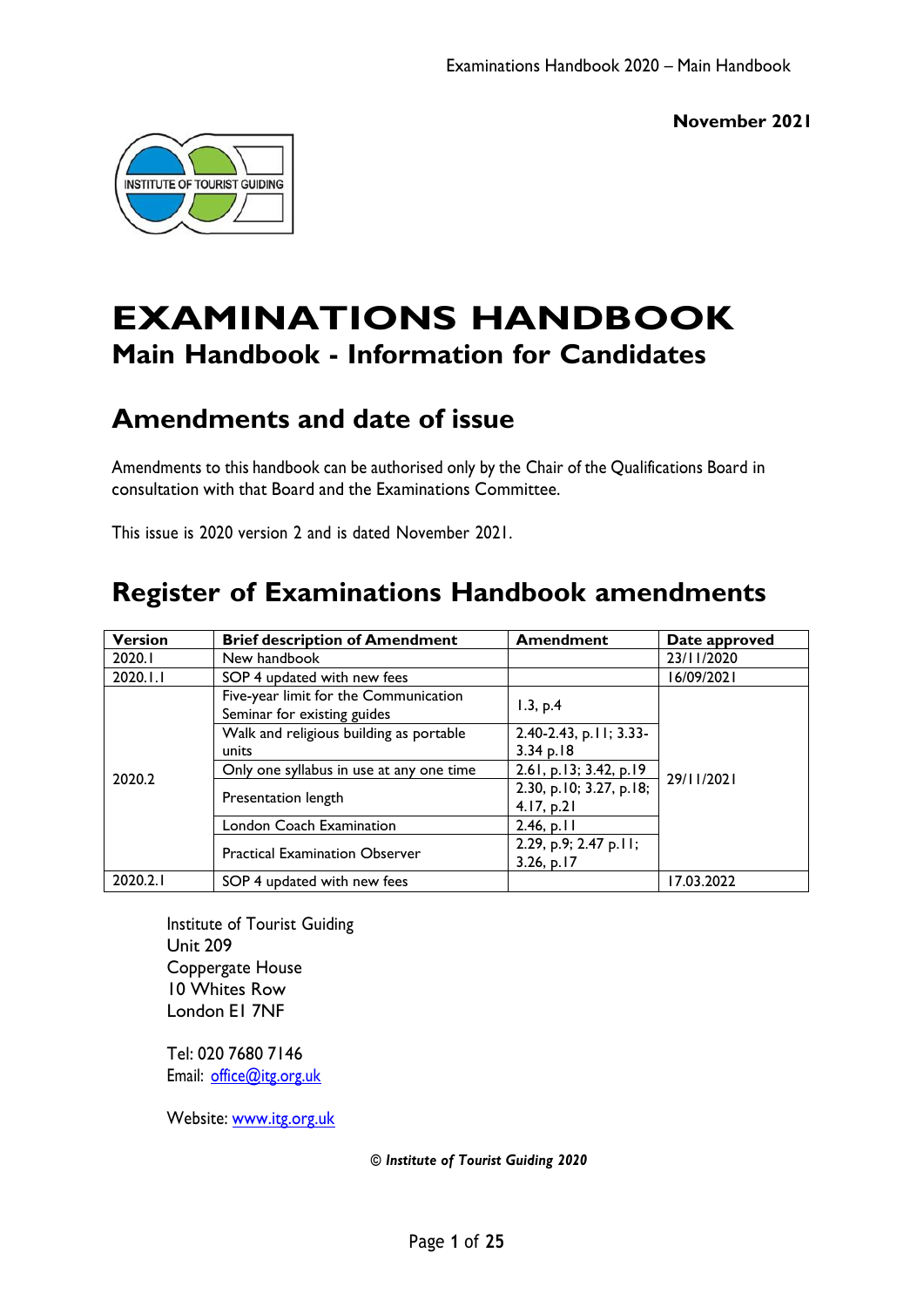# <span id="page-1-0"></span>**Section 1 Contents, glossary, preface and structure**

# <span id="page-1-1"></span>**Contents**

| Section I: Contents, glossary, preface and structure            |                         |
|-----------------------------------------------------------------|-------------------------|
| Contents                                                        | 2                       |
| Glossary                                                        | $\overline{\mathbf{3}}$ |
| Preface                                                         | 4                       |
| Structure                                                       | 4                       |
| Section 2: Information for Candidates, Blue Badge examinations  | 6                       |
| <b>Examination fees</b>                                         | 6                       |
| Criteria                                                        | 6                       |
| Arrangements                                                    | 6                       |
| <b>Written examinations</b>                                     | 7                       |
| <b>Practical examinations</b>                                   | 9                       |
| <b>Results</b>                                                  | 12                      |
| <b>Resit examinations</b>                                       | 3                       |
| Section 3: Information for Candidates, Green Badge examinations | 14                      |
| <b>Examination fees</b>                                         | 14                      |
| Criteria                                                        | 14                      |
| Arrangements                                                    | 14                      |
| <b>Written examinations</b>                                     | 15                      |
| <b>Practical examinations</b>                                   | 17                      |
| <b>Results</b>                                                  | 18                      |
| <b>Resit examinations</b>                                       | 9                       |
| Section 4: Information for Candidates, White Badge examinations | 20                      |
| <b>Examination fees</b>                                         | 20                      |
| Criteria                                                        | 20                      |
| Arrangements                                                    | 20                      |
| Written examination                                             | 21                      |
| Practical examination                                           | 21                      |
| <b>Results</b>                                                  | 22                      |
| <b>Resit examinations</b>                                       | 23                      |
| <b>Section 5: Further information</b>                           | 24                      |
| Standard Operating Procedures - administration                  | 24                      |
| Standard Operating Procedures - instruction packs               | 24                      |
| Standard Operating Procedures - examination structures          | 25                      |
| Standard Operating Procedures - policies                        | 25                      |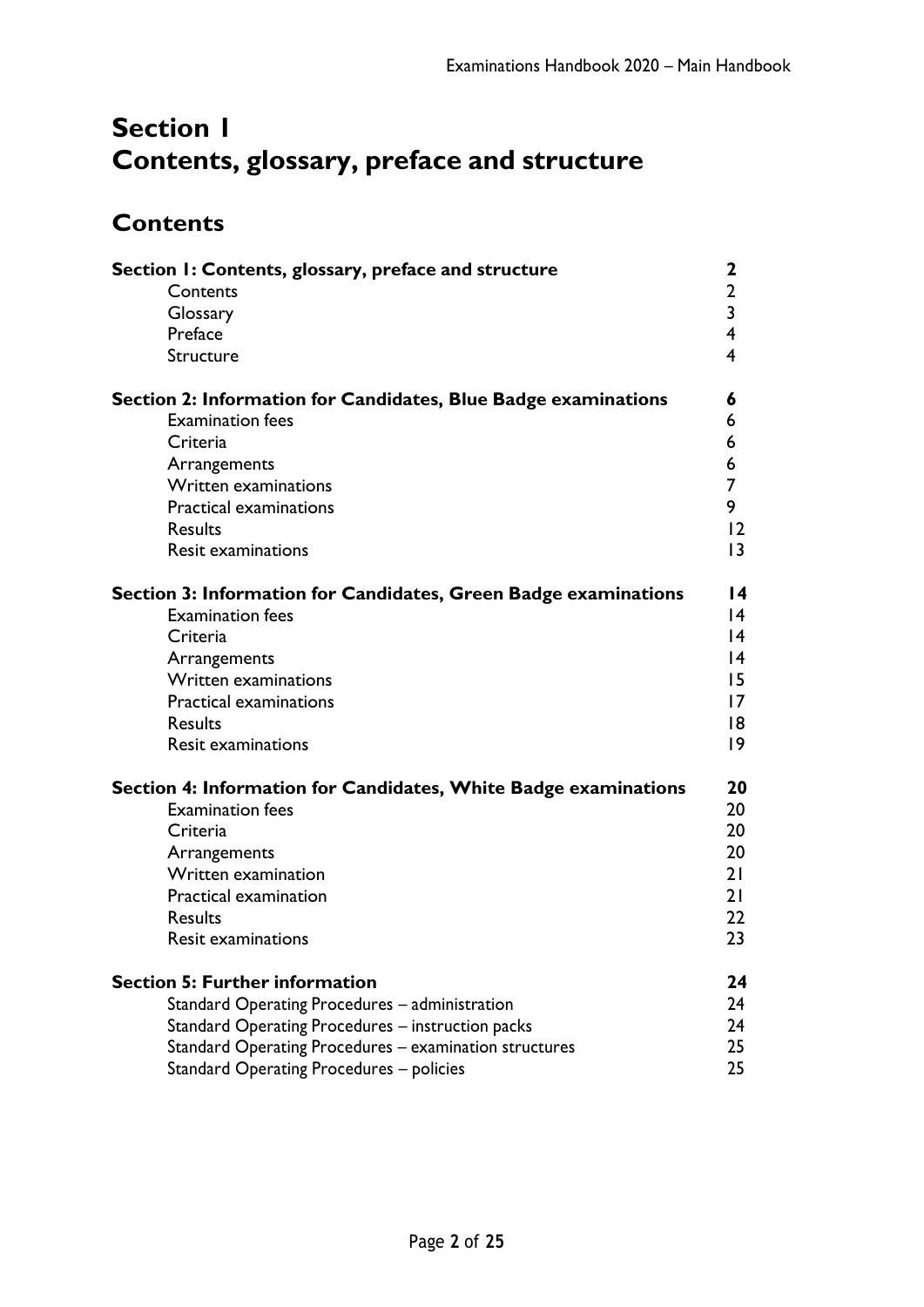## <span id="page-2-0"></span>**Glossary**

In this document, references to the titles below have the following meanings:

**Institute of Tourist Guiding** (The Institute) is responsible for professional standards in tourist guiding in England, Northern Ireland, and Jersey, which includes the award of one of three qualifications, Blue Badge, Green Badge and White Badge, and in Candidates' second languages.

**British Islands** are the United Kingdom of Great Britain and Northern Ireland, the Isle of Man, and the Channel Islands.

**Qualifications Board** (QB) is the body responsible for the qualifications policy and procedures of the Institute.

**Examinations Committee** is responsible for the proper conduct of examinations and providing advice to the Qualifications Board on examination policy and procedures.

**Language Committee** is responsible for the delivery of language examinations and advising on language policy issues such as assessment requirements and bilingualism.

**Accreditation Committee** is responsible for considering training programmes submitted to the Institute and making recommendation for their accreditation.

**Examinations Officer** is the Institute member of staff responsible for the administration of examinations.

**Operations Manager** is the Institute member of staff who manages its office and the Examinations Officer.

**Chief Examiner** is the person appointed to run the examinations for an Institute accredited course.

**Treasurer** is the person appointed as the Institute's Treasurer.

**Course Director** is the person with overall responsibility for the delivery of a specific accredited training programme.

**Tutor** is a person assisting the Course Director in the delivery of a specific accredited training programme.

**Candidates** are those individuals who have enrolled for Institute-run examinations.

**Tourist Guide** or **Guide** is a Candidate who has passed all the relevant examinations. They will usually be called Blue Badge Guide, Green Badge Guide or White Badge Guide, as appropriate.

**SOP** is the acronym for **S**tandard **O**perating **P**rocedure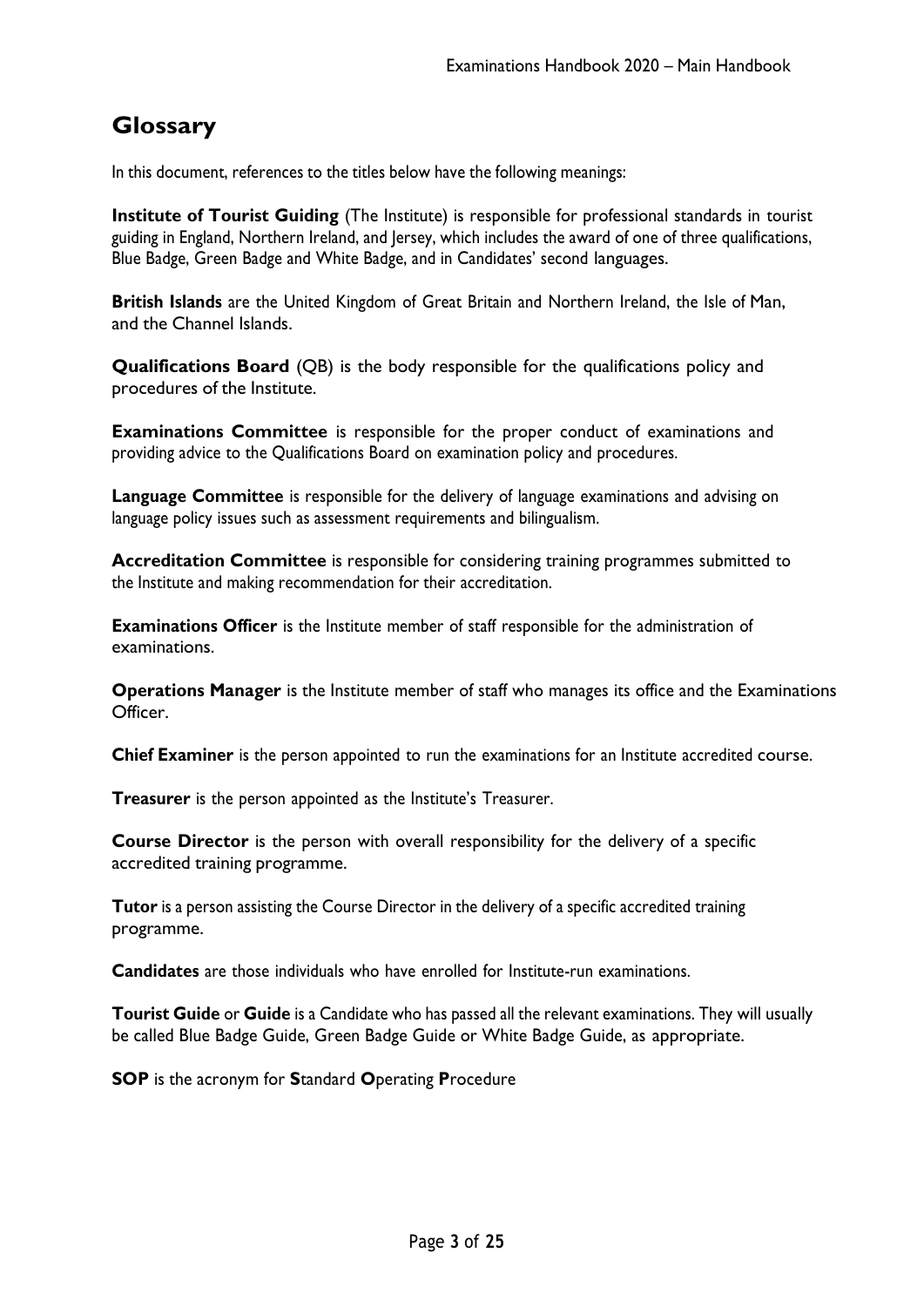## <span id="page-3-0"></span>**Preface**

- 1.1 This handbook is issued for the guidance of all those involved in the examinations of the Institute of Tourist Guiding (the Institute) and those preparing or conducting accredited guide training programmes. It has been prepared by and is reviewed by the Institute's Examinations Committee, the Role and Remit of which is published on the Institute's website at [www.itg.org.uk](http://www.itg.org.uk/)
- 1.2 It sets out the Institute's procedures for Blue Badge, Green Badge and White Badge examinations. The first and most important contact for each course will be its Chief Examiner, who will be appointed by the Qualifications Board of the Institute. Any queries concerning the examinations procedures must be addressed in the first instance to the Chief Examiner. Further advice is available from the Examinations Officer of the Institute.
- 1.3 Candidates seeking an Institute qualification must pass all the Institute's examinationsfor the relevant badge colour to obtain that qualification. All candidates for a Blue orGreen Badge must have completed a two-day Communications Seminar as part of an Institute accredited course within the last 5 years.
- 1.4 In the conduct of the examinations system, the Examinations Officer, Chief Examiner, Examiners, Compilers and Moderators will ensure that all judgements made are consistent, fair and applied correctly.
- 1.5 Guides wishing to work in a language other than their first language (or first languages, in the case of bilingual Candidates) must have an Institute recognised qualification to demonstrate their competence in the second and subsequent languages. The language(s) will be included in the Institute's database against the guide's name.
- 1.6 Examinations (including resit examinations) will take place at certain points in the year, as determined by the Institute.
- 1.7 It is the policy of the Institute to permit individuals to achieve qualifications for a Blue, Green or White Badge by taking and passing the required examinations.
- 1.8 A register of those who qualify is maintained by the Institute. Membership of the Institute is offered to those who qualify and pay the respective annual subscription asfollows:
	- o Blue Badge Full membership.
	- o Green Badge Associate membership.
	- o White Badge Affiliate membership.

### <span id="page-3-1"></span>**Structure**

1.9 The Examinations Handbook (this document) sets out the requirements of the Institute's examinations for its Blue Badge, Green Badge and White Badgequalifications, and its language examinations.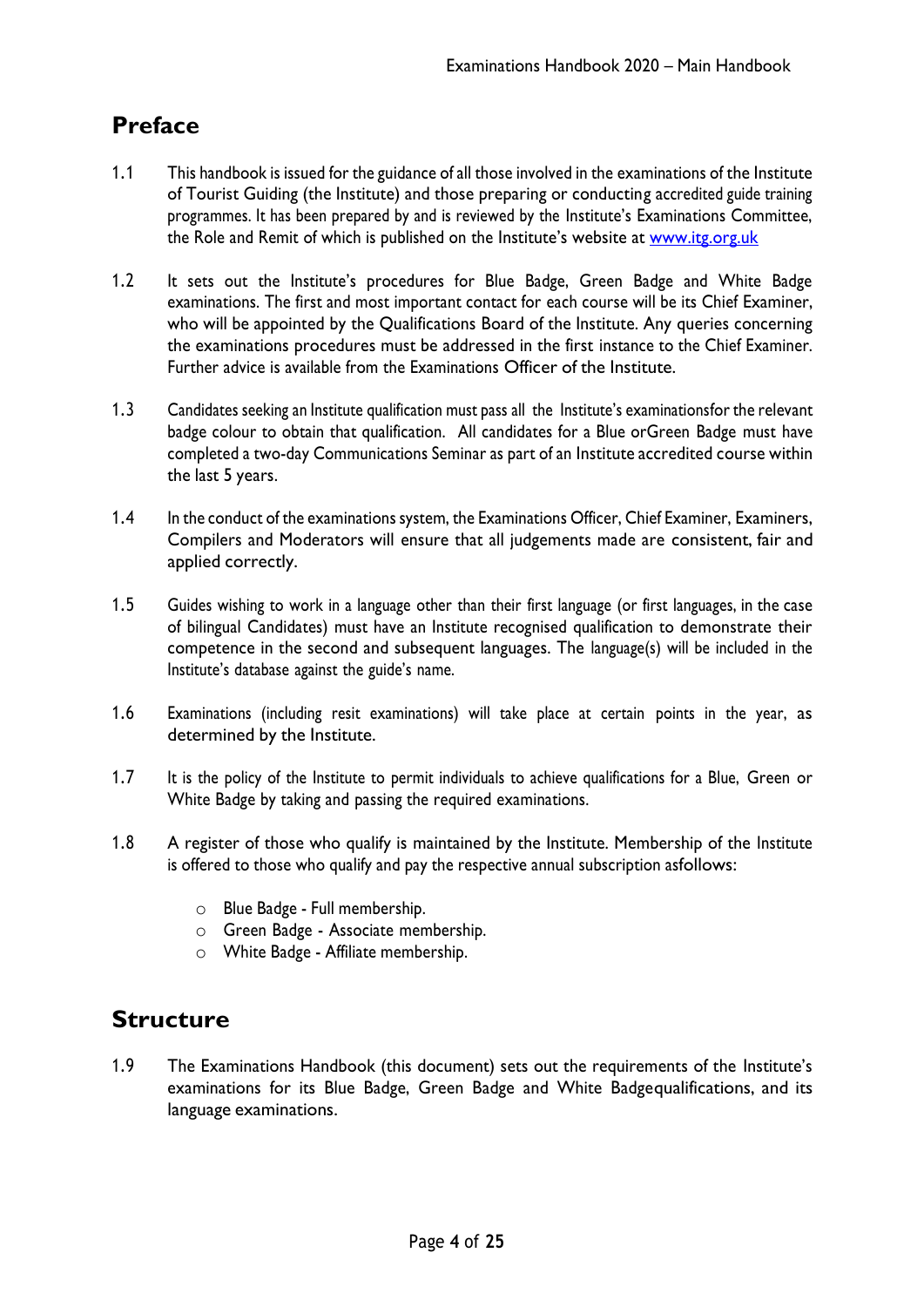- 1.10 This document details all the examinations from the Candidates' point of view. This allows Candidates to follow the whole examination journey in one place.
- 1.11 Further information is available in Standard Operating Procedures (SOPs). These fall into four groups:
	- o Administration: detailing all the administrative procedures that allow the examinations to function.
	- o Instructions: detailed instructions for people delivering the examinations, including "how to" packs for Examiners, Compilers, and Invigilators.
	- o Examination structures: information about how examinations will be structured.
	- o Policy: details of specific Institute policies that concern the delivery of examinations.
- 1.12 All Standard Operating Procedures also form part of the Handbook and are publicly available, but for convenience they are indexed separately. There is a full list at theend of this Handbook.
- 1.13 Where there is a discrepancy between the Examinations Handbook and a Standard Operating Procedure, the Handbook will prevail. SOPs may be amended to correct a discrepancy.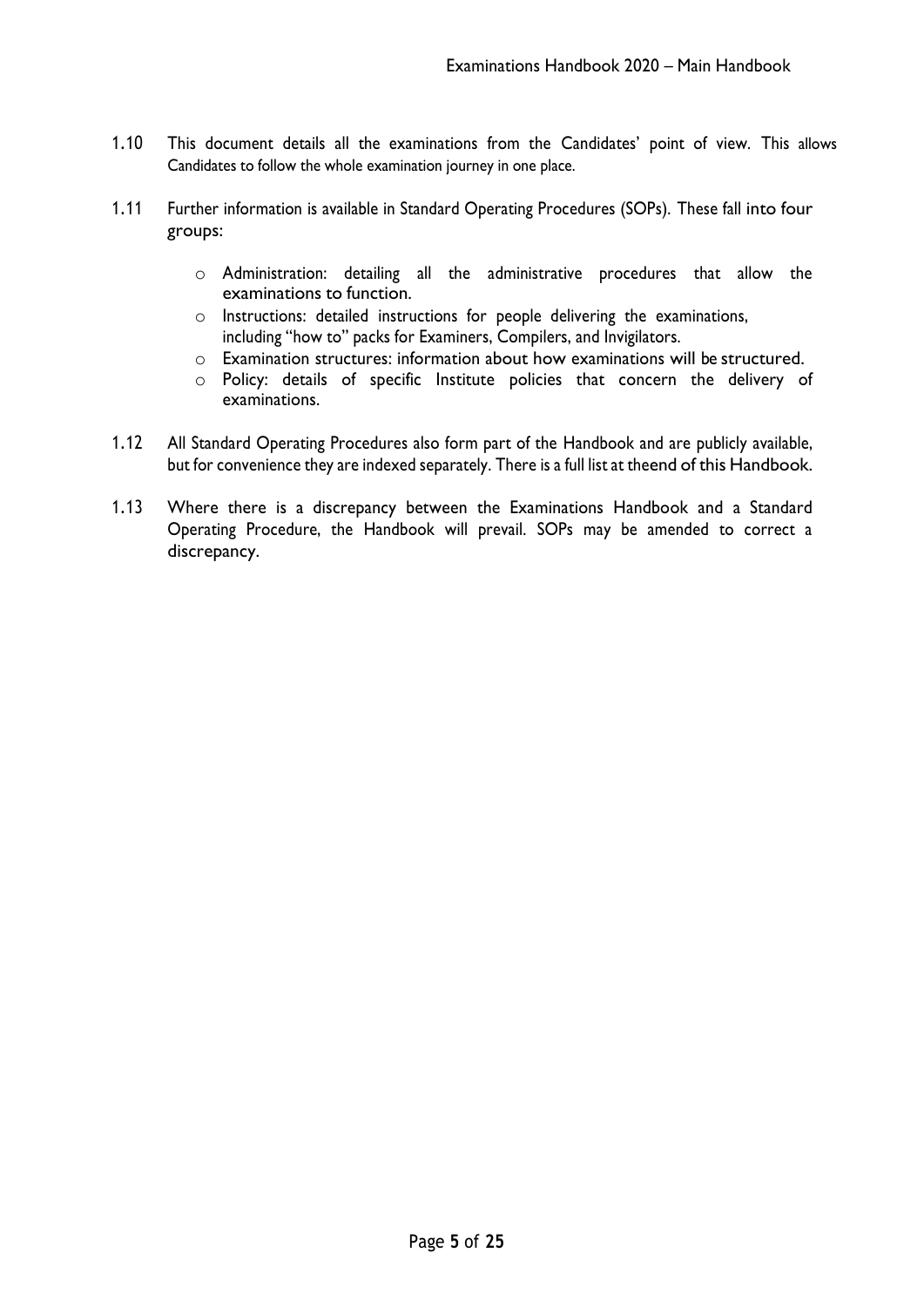# <span id="page-5-0"></span>**Section 2: Information for Candidates, Blue Badge examinations**

#### <span id="page-5-1"></span>**Examination fees**

- 2.1 Candidates will receive invoices from the Examinations Officer at least **NINE** weeks before the first examination.
- 2.2 Examination fees will be paid in full to the Institute at least **SIX** weeks before the date of the examination. Refunds will be given in exceptional circumstances only. Candidates who have not paid the examination fees in full will have their names removed from the examination list and will not be admitted to the examinations. They will be recorded as having failed.

# <span id="page-5-2"></span>**Criteria**

- 2.3 There will be at least **EIGHT** examinations of equal weighting. **FOUR** of these arewritten examinations and **FOUR** are practical examinations. Some regions (for example London) include additional examinations. All examinations must be successfully completed.
- 2.4 The individual examinations are summarised as:
	- o Examination 1: Written examination Background Knowledge for the whole ofthe British Islands.
	- o Examinations 2 and 3: Written examinations for the region being studied.
	- o Examination 4: A written tour planning project.
	- o Examinations 5, 6 and 7: Practical examinations in the region being studied covering a minimum of one walking route, one religious building and one museum or gallery. Some of these elements may be combined but there must be a minimum of three examinations.
	- o Examination 8: A practical examination on a moving vehicle in the region being studied.
- 2.5 The examinations will not necessarily take place in the order described.

### <span id="page-5-3"></span>**Arrangements**

- 2.6 Candidates are required to take all written and practical examinations at the first opportunity offered by the Institute (see Criteria below). Failure to attend any examination offered, including a resit examination, will be recorded as having failed, except in exceptional circumstances. (See [SOP 06](https://www.itg.org.uk/media/2759/eh-2020-sop-06-mitigating-circumstances_special-considerations-v20203.pdf) Mitigating Circumstances (Special Considerations)).
- 2.7 Once the examinations timetable has been set and circulated, changes to the timetable, examination groups and other matters relating to the conduct of the examinations will only be granted on compassionate grounds, or unforeseen circumstances (see [SOP 06](https://www.itg.org.uk/media/2759/eh-2020-sop-06-mitigating-circumstances_special-considerations-v20203.pdf) Mitigating Circumstances (Special Considerations)).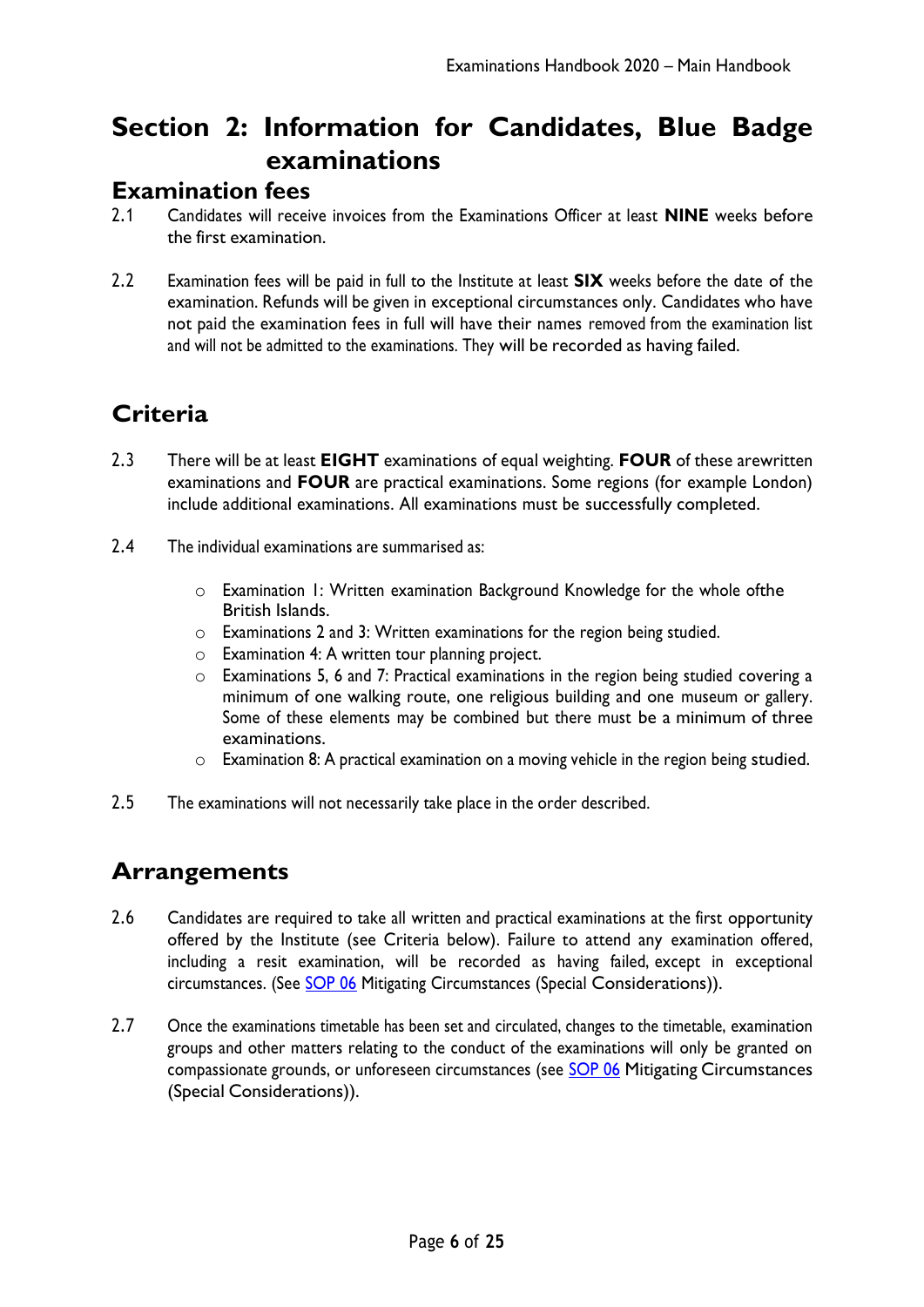- 2.8 Written examinations will be held at one location, apart from the Background Knowledge examination (examination 1) which will be held at one location per course taking the examination. Candidates will be expected to make suitable arrangements to attend examinations on time.
- 2.9 At the start of each written examination the Lead Invigilator will record the names of the Candidates who attend. Candidates will be required to show their Institute student photo card as evidence of their identity. Failure to do so may result in Candidates being excluded from the examination. Mobile phones and electronic devices must be switched off and left outside the examination room or in a location determined by the Lead Invigilator.
- 2.10 Candidates who arrive more than 30 minutes after the start of a written examinationwill not be admitted to the examination and will be recorded as having failed. Candidates may not leave the examination room during the first 30 minutes and the last 30 minutes of their examination.
- 2.11 At the start of each practical examination, the Examiners will confirm that the Candidates' identity corresponds to the Institute student photo card which they are required to bring with them. Failure to do so may result in Candidates being excludedfrom the examination. Mobile phones must be switched off.
- 2.12 Candidates arriving after the start of a practical examination will not be admitted to the examination and will be assessed as having failed.

## <span id="page-6-0"></span>**Written examinations**

2.13 For written examinations the pass mark will normally be 60% of the total available marks. Where the Marker, Moderator and Chief Examiner decide that some questions should be disregarded, Candidates' percentages will be calculated by dividing the number of marks awarded by the total number of questions available.

#### **EXAMINATION 1:**

An unseen written examination taken under test conditions about the whole of the British Islands, called Background Knowledge or BK.

- 2.14 The examination will cover and relate directly to the whole of syllabus (see [SOP](https://www.itg.org.uk/media/2561/eh-2020-sop-41-background-knowledge-syllabus-and-marking-scheme-final.pdf) 41). It will consist of 200 short answer questions (requiring one-word, short-phrase, or short-sentence answers). They will be presented in categories matching the syllabus. All questions will be compulsory and each one carries one mark.
- 2.15 Blue Badge Candidates only need to take and pass this examination **ONCE**. A pass in this examination remains valid throughout an individual's career. Blue Badge Tourist Guides subsequently seeking qualification in another Blue Badge region will not need to take this examination again.

#### **EXAMINATIONS 2 AND 3:**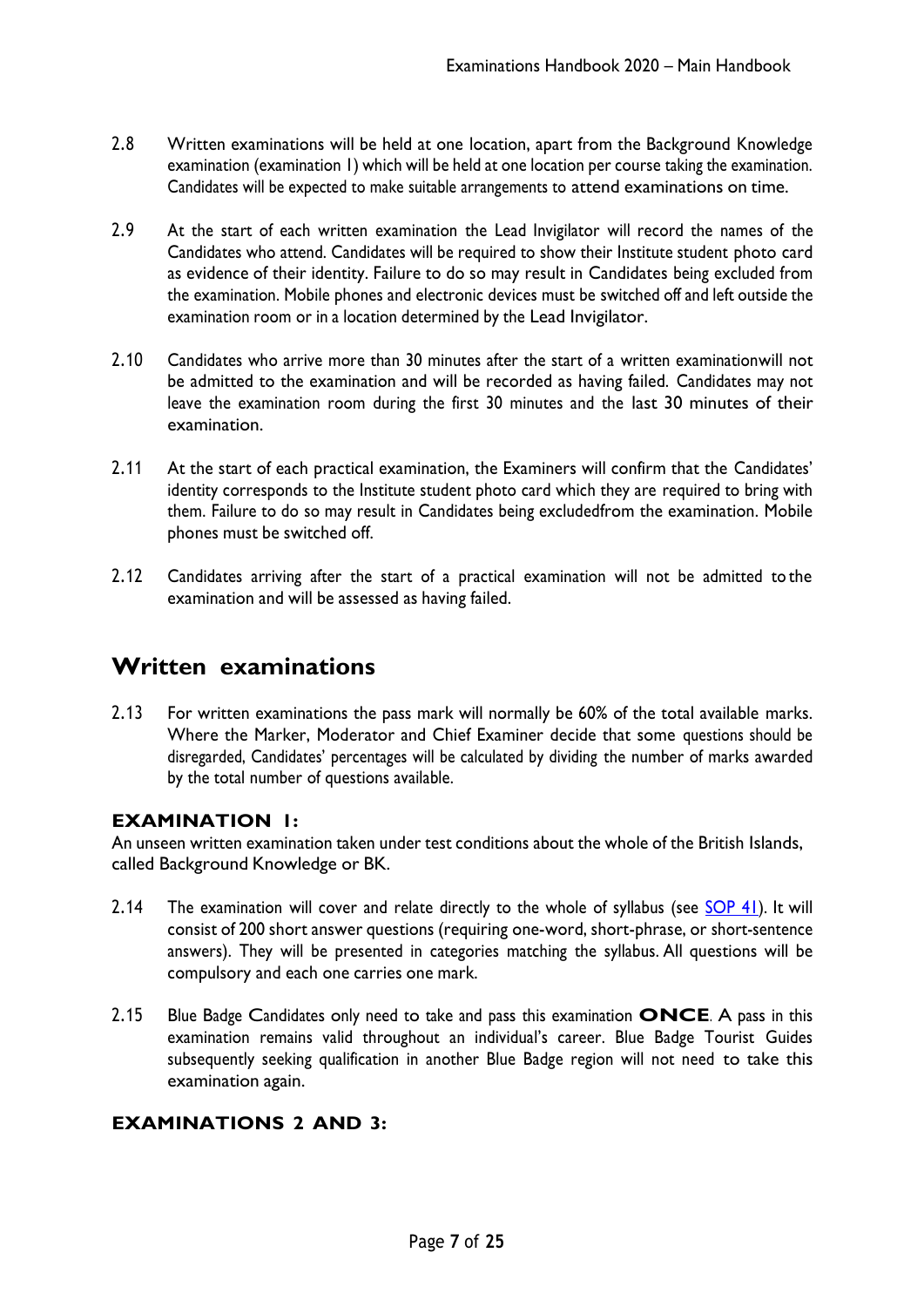Two unseen written examinations taken under test conditions about the region being studied.

- 2.16 Examinations 2 and 3 will be sat separately and will **IN TOTAL** comprise:
	- o A minimum of 200 short questions requiring one-word, short-phrase, or shortsentence answers, worth one mark each.
	- o Four long answer questions which should be answered in note form or as bullet points, from a choice of at least eight on a wide range of subjects related to the region of study. Each long answer question will be marked out of a total of 25 marks.
- 2.17 The total time allowed is **TWO** hours per examination.
- 2.18 The two examinations will cover and relate directly to the accredited syllabus for the region. They may be distinguished either by subject matter (for example one on the north of the region, one on the south), or by format (for example one comprising short answer questions and one comprising long answer questions).
- 2.19 The two examinations together must test Candidates' knowledge of:
	- $\circ$  region-wide issues relating to the syllabus such as history, landscape and agriculture, literature, historical and contemporary figures, economy, and commerce.
	- o specific individual sites from across the whole region such as museums, galleries, churches and other religious sites, towns, villages, and gardens. Long answer topics must, wherever possible, seek to elicit knowledge of areas, sitesand locations not covered by the practical examinations.

#### **EXAMINATION 4:** A tour planning project.

- 2.20 Candidates will be assessed on their ability to plan a full day's tour within the region under examination, for a group of people of the Candidate's nationality, of mixed ages and including a wheelchair user with a carer. It will comprise three elements: a guided walk, a visit to a site and a coach tour.
- 2.21 Candidates will be given a choice of **THREE** project themes by the Course Director from which they will choose one. Themes will have been agreed with the Chief Examiner in advance.
- 2.22 The guided walk will be in a part of a town, a city, in the countryside or any public area usually where no admission is charged. It will not take place principally at an interior site.
- 2.23 The site visit will include a guided tour of the site. Where, exceptionally, it is not possible to conduct a guided tour throughout the entire visit, the project must:
	- o Make clear how the guide will prepare the group for that visit, relevant health and safety and comfort aspects, including where a reasonable adaptation has been made in respect of the person with a disability. Candidates can assume that a wheelchair user is able to board a standard coach.
	- o Give a comprehensive introduction.
	- o Indicate details of the commentary to be given, in areas where it is possible to guide.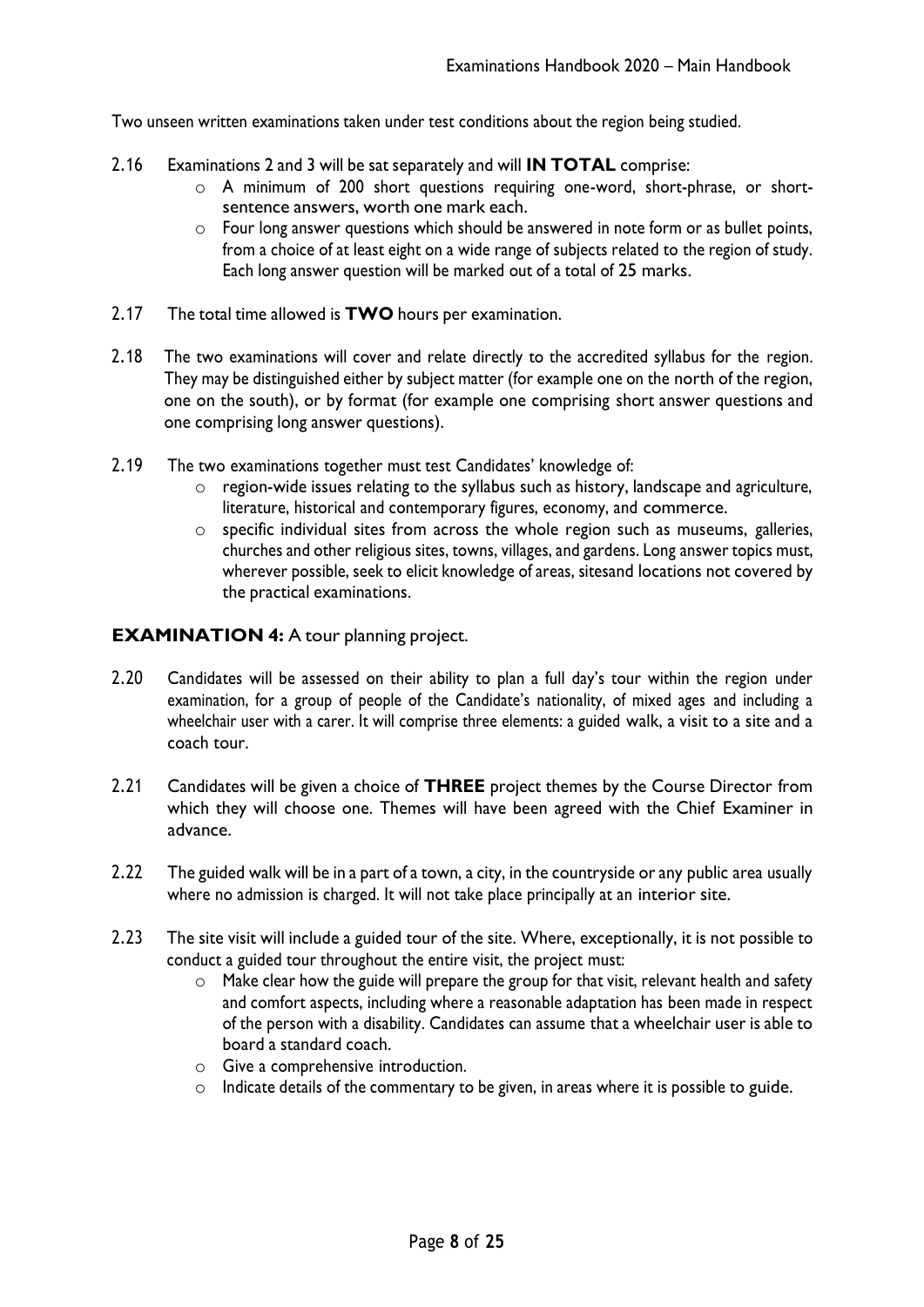- o Advise the arrangements for the end of the tour.
- 2.24 The project must not exceed 3,000 words.
- 2.25 Candidates will be required to submit their projects to the Course Director for forwarding to the Institute. The time allowed for completion of the project is **THREE**months from the date of receiving the title options.
- 2.26 Submitted projects will not be returned.
- 2.27 Blue Badge Candidates only need to take and pass this project examination **ONCE**. A Pass in this examination remains valid throughout an individual's career. Blue BadgeTourist Guides subsequently seeking qualification in another Blue Badge region or Green Badge area will not need to take this examination again. A Blue Badge project examination pass is valid for a Green Badge area, but a Green Badge project examination pass is not valid for a Blue Badge region.

#### <span id="page-8-0"></span>**Practical examinations**

**EXAMINATION 5:** A practical examination on the selected walking route. **EXAMINATION 6:** A practical examination in the selected religious building. **EXAMINATION 7:** A practical examination in the selected museum or gallery.

For each of these examinations:

- 2.28 Where possible there must be a maximum of **EIGHT** Candidates in each examination group.
- 2.29 There will normally be **TWO** Examiners for each examination, and the Chief Examiner may be present some of the time. With the agreement of the Chief Examiner, a person associated with the site being examined, or a representative of the Institute may be invited to observe the examination. Alternatively, this may be a newly accredited Examiner who wishes to shadow more experienced Examiners.
- 2.30 Candidates will be called at random and initially will make **TWO** presentations in all, each one lasting approximately **FIVE** minutes. Candidates who exceed **Five** minutes and **20** seconds will be asked to stop.
- 2.31 The Examiners may ask Candidates for further presentations.
- 2.32 Candidates are expected to have full knowledge of the items on the syllabus. They will show understanding of all relevant elements. This includes the following:
	- o Walk. An in-depth knowledge of the route, and the ability to bring this to life for their group (for example historical background, modern development, personalities, flora, fauna, architecture, land use) and be able to explain and interpret what is seen.
	- o Religious site. They are expected, through their in-depth knowledge of the building (for example its history, architecture, decoration, monuments, burials,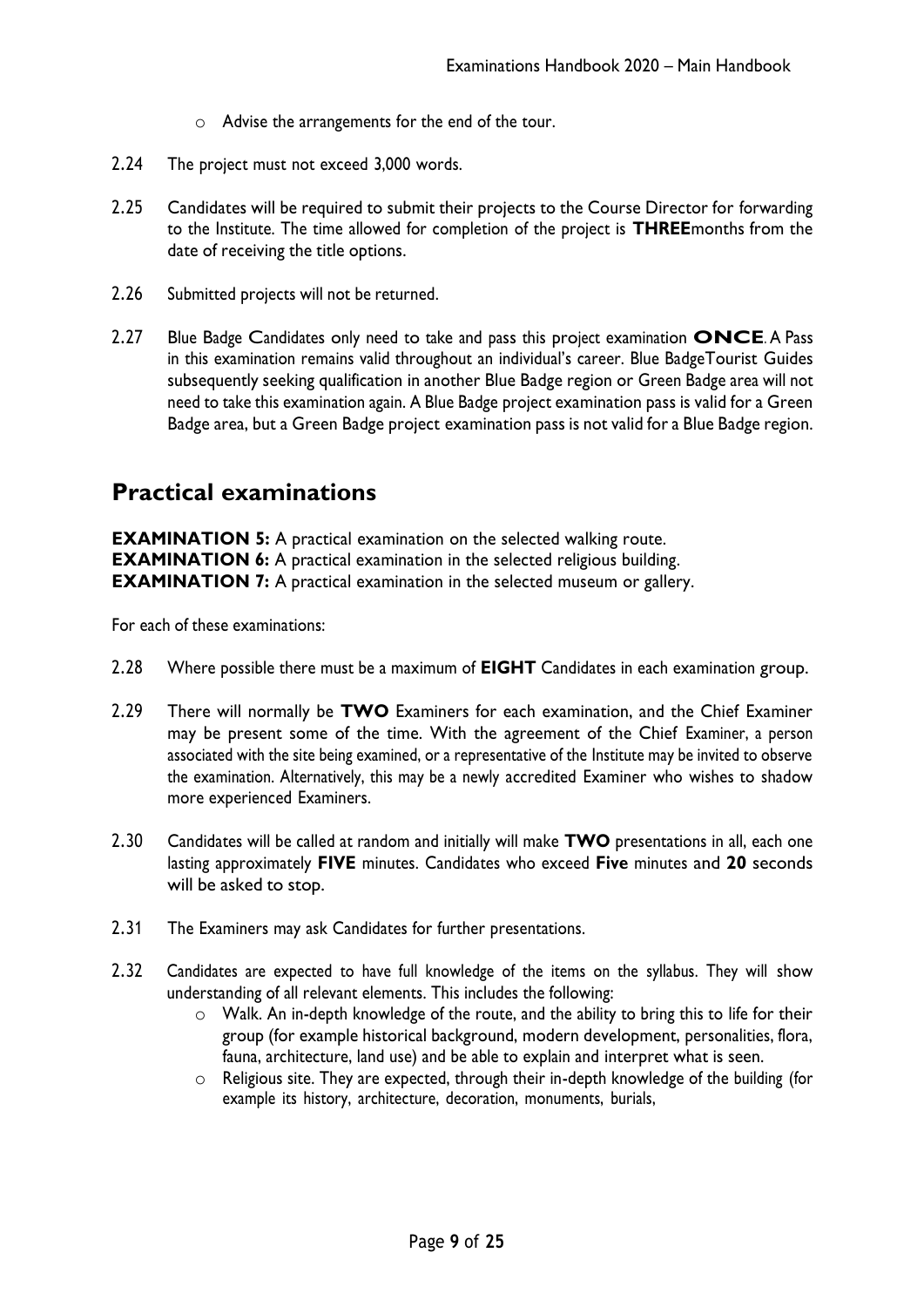and the religious life today), to bring it to life for their group and be able to explain and interpret what is seen.

- o Museum or gallery. They must have a good knowledge of the history of the building, its architecture, its purpose and how it is funded, and be able to explain and interpret what is seen.
- 2.33 Candidates will be given the opportunity to lead the group from one stop to another to demonstrate, for example, their group positioning and group control, and their awareness of the surroundings.
- 2.34 Candidates must:
	- o Always stop and face the group when speaking.
	- o Demonstrate that they are mindful of the safety of the group and are aware of hazards.
	- o Show awareness of other road and pavement or site users.
	- o Demonstrate their concern for the comfort of the group.
	- o Be audible and show awareness of the need to adjust their volume according to the conditions (for example traffic or road works).
	- o Show good group positioning and group control.
	- o Be able to handle questions confidently and briefly and always repeat the question for the benefit of the whole group. Candidates are expected to be able to answer the question, which will be restricted to the topics on the syllabus for this stop, or general information relevant to the site.
	- o Be aware of any rules of the site and of site facilities and must inform the group when appropriate.
	- o Be aware of and be sensitive to staff and other users of the site, especially religious sites where people may be at prayer.
	- o Know what to do and where to get help in case of a named emergency or health and safety issue occurring at their location.
- 2.35 The use during an examination of physical or electronic visual aids (for example signs, pictures, photographs, lasers and pointers) is not permitted.

#### **COMBINATIONS FOR EXAMINATIONS 5, 6 AND 7**

- 2.36 In London, the **SIX** practical examinations will be:
	- o An urban walk.
	- o St. Paul's Cathedral.
	- o Westminster Abbey.
	- o The Tower of London.
	- o The British Museum.
	- o A gallery (usually the National Gallery or a Tate Gallery).
- 2.37 In regions excluding London, the **THREE** practical examinations will normally be:
	- o An urban walk.
	- $\circ$  A religious building.
	- o A museum or gallery.
- 2.38 In regions excluding London, these combinations may be substituted: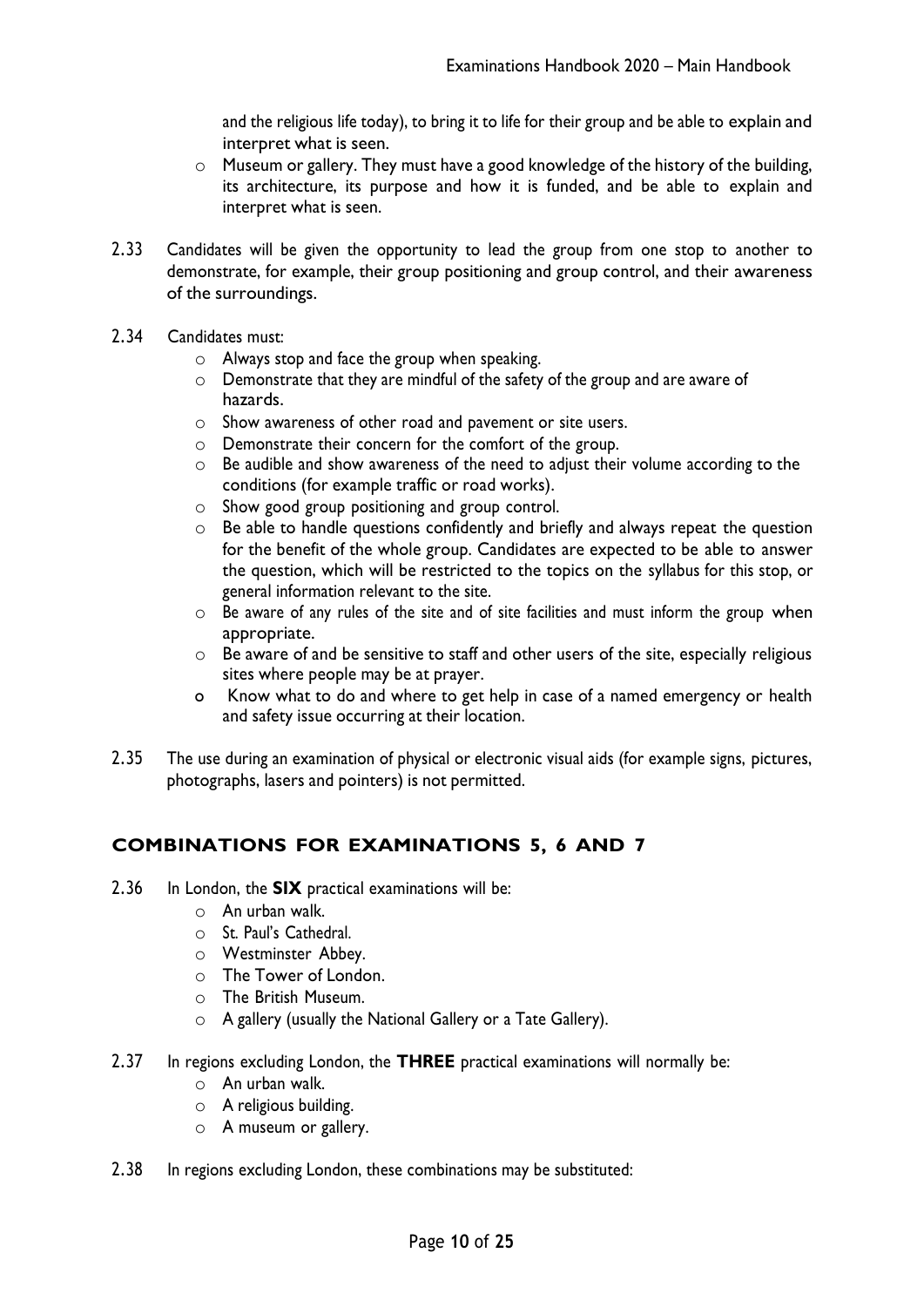- o A rural walk.
- o An urban walk combined with a religious building.
- o An urban walk combined with a museum or gallery.
- $\circ$  An urban walk combined with a rural walk.
- 2.39 In all regions there will be a minimum of **THREE** practical examinations **PLUS** a practical examination on a moving vehicle (see below).
- 2.40 The urban and/or rural walk examination and the major religious building examinations are regarded as portable units. Blue Badge Candidates only need to take and pass these examinations ONCE. A pass in these examinations remains valid throughout an individual's career (subject to Institute's revalidation policy).
- 2.41 The exemption granted to existing Blue Badge Tourist Guides for the major religious building examination only applies to sites where Blue Badge Tourist Guides DO NOT have exclusive guiding rights.
- 2.42 If a Green Badge Guide wishes to qualify as a Blue Badge Tourist Guide, then their walk is regarded as a portable unit. Existing Green Badge Guides DO NOT need to take and pass this examination again if they wish to qualify as a Blue Badge Tourist Guide. A pass in this examination remains valid throughout an individual's career (subject to Institute's revalidation policy).
- 2.43 The exemption granted to existing Blue Badge Tourist Guides and Green Badge Guides for the walk examination only applies to like for like examinations. (See [SOP](https://www.itg.org.uk/media/2762/eh-2020-sop-61-policy-on-blue-badge-tourist-guide-candidates-v20202.pdf) [61](https://www.itg.org.uk/media/2762/eh-2020-sop-61-policy-on-blue-badge-tourist-guide-candidates-v20202.pdf) Policy on Blue Badge Tourist Guide Candidates).

**EXAMINATION 8:** A practical examination on a moving vehicle in the region being studied.

- 2.44 **ALL** Blue Badge Candidates will have an examination on a moving vehicle.
- 2.45 Except in the case of the London Blue Badge examination, the Course Director will agree with the Chief Examiner the moving vehicle route or routes to be covered **SIX** weeks in advance.
- 2.46 In the case of the London Blue Badge moving vehicle examination, the Course Directorwill agree with the Chief Examiner a core area of Central London plus a selection of peripheral areas from which the examination routes will eventually be decided by the Chief Examiner. The examination routes will be given to candidates 15 minutes prior to the commencement of the examination.
- 2.47 There will normally be **TWO** Examiners for each examination, in addition to the Chief Examiner. With the agreement of the Chief Examiner, a representative from the tourist industry, or a user of guide services, or a representative of the Institute may be invited to observe the examination. Additionally, the Chief Examiner may invite as observers up to **TWO** newly accredited Examiners who wish to shadow more experienced Examiners.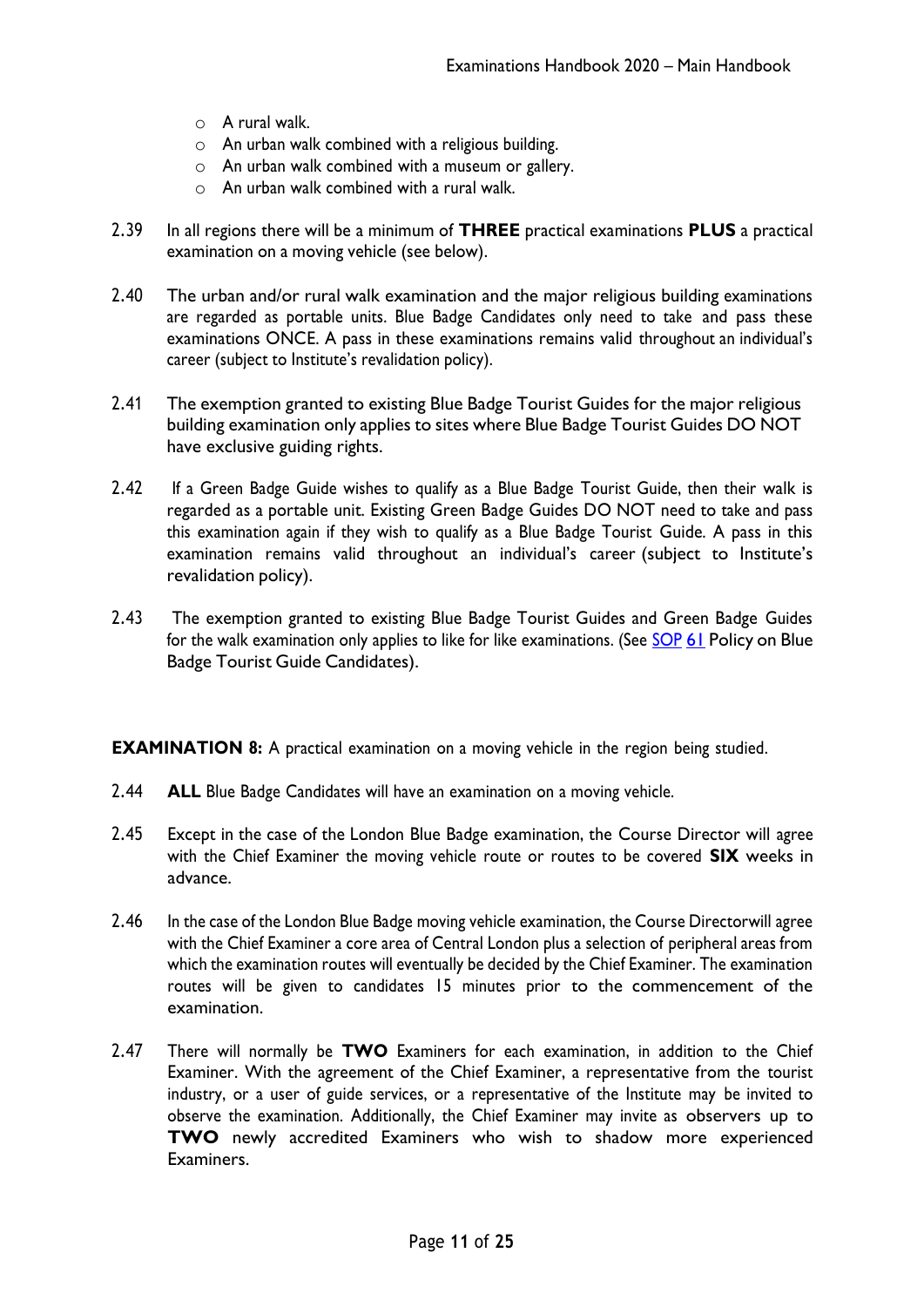- 2.48 The chosen route will (except in London) include a mix of urban and rural areas.
- 2.49 Candidates will be called at random and will make **THREE** presentations in all, of varying length, for example two minutes, eight minutes, five minutes. The three presentations will total **FIFTEEN** minutes.
- 2.50 The Chief Examiner will arrange for a Co-ordinator who will call up the Candidates at the required times. (This may in some cases be one of the Examiners.) As with examiners, the Candidates should not be known to the Co-ordinator.
- 2.51 Candidates must have a detailed knowledge of the moving vehicle route, showing understanding of all relevant elements, including the important sites, historical background, modern development, personalities involved, flora, fauna, and land use.They must present a coherent and entertaining commentary moving smoothly from Top Visual Priorities (TVP) to non-TVP. Their commentary must be based on accurate knowledge, demonstrating sensible selection of material. Whilst not choosing to mention all sites passed, they must point out the most important. Their voices must be pleasant to listen to over several hours.
- 2.52 Candidates must in addition:
	- o Give clear physical indications (pointing) and clear, accurate verbal indications (for example "the house on the left with the green door and the sloping red roof", not simply "the house on the left"); they must not indicate "in front of the moving vehicle" or "behind us" or "we have just passed".
	- o Time their indication so that passengers can see clearly what is intended.
	- o Be able to give concise information on TVPs and show ability to expand their commentaries when necessary, dependent upon traffic conditions.
	- o Demonstrate their concern for the comfort of the group.
- 2.53 Policy on wearing of seat belts on moving vehicles during guide training and examining. Candidates must always comply with the legal requirements of working in a moving vehicle. When called to present, Candidates must sit down and fasten their seat belt before starting to address the group.

### <span id="page-11-0"></span>**Results**

- 2.54 Candidates are notified of the results by email, normally within **SIX** weeks after the final examination. If sets of examinations are more than six weeks apart, results for completed examinations may be notified separately.
- 2.55 The results are expressed as a "Pass" or "Fail" in respect of individual examinations, and not as percentages.
- 2.56 In certain circumstances, a Candidate may submit an appeal against their result. The grounds for appeal, and the appeals procedure are set out in [SOP 07](https://www.itg.org.uk/media/2541/eh-2020-sop-07-appeals-panel-procedures.pdf) (Appeals Panel procedures) and the fee appears in [SOP 04](https://www.itg.org.uk/media/2787/examination-fees-2022-2023.pdf) (Cost sheet of examinations).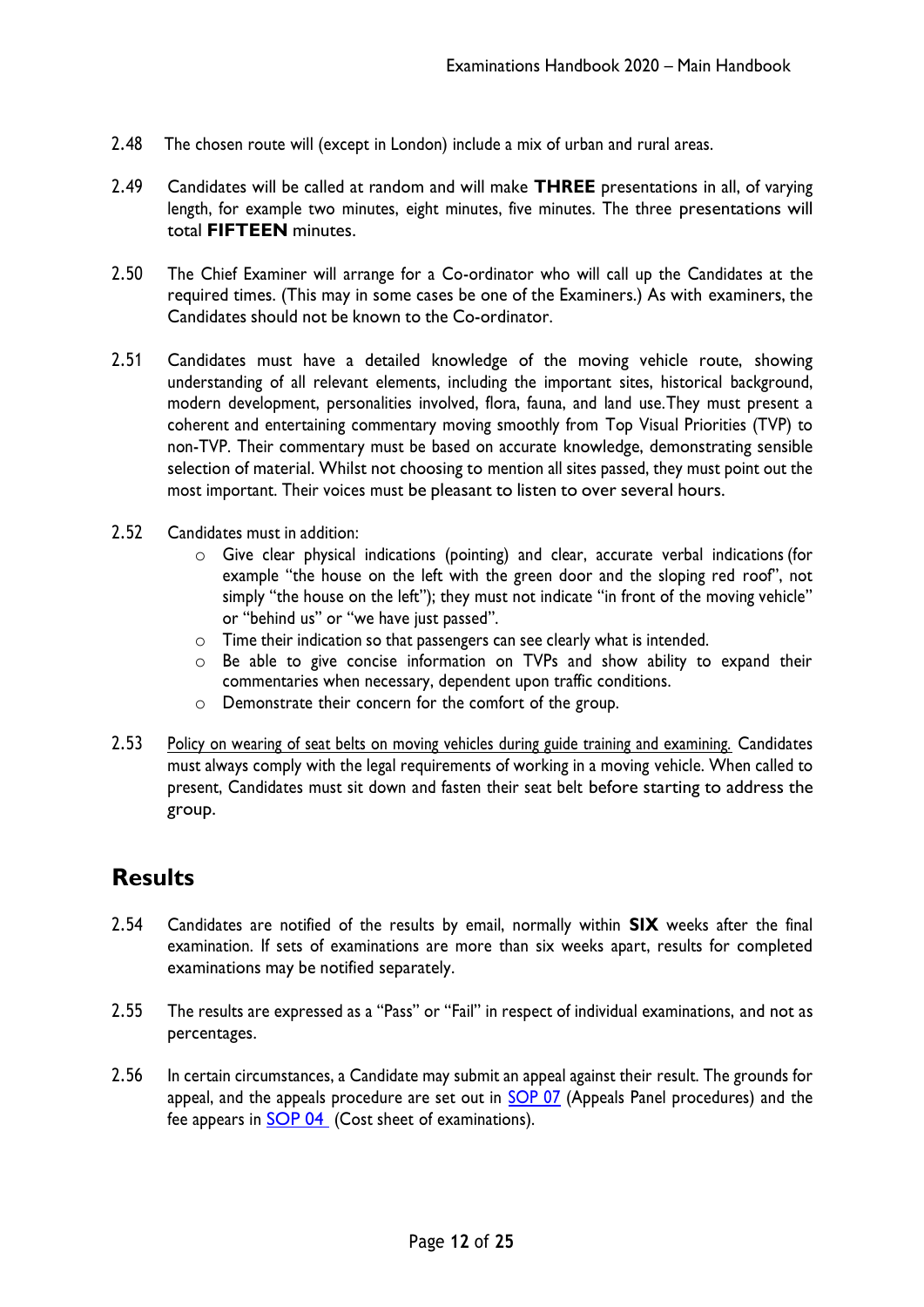### <span id="page-12-0"></span>**Resit examinations**

- 2.57 Candidates are required to complete all examinations successfully within 36 months of the date of their first examination, except in exceptional circumstances at the discretion of the Qualifications Board.
- 2.58 Candidates are entitled to **TWO** opportunities to resit a failed examination except examination 4 (Tour Planning Project) where only **ONE** resit opportunity is allowed.
- 2.59 In the case of the project resit, Candidates may re-submit an improved project with the same title, or they may choose one of the other titles from the list originally given. They have **THREE**  months to complete the project from the date that they are informed that they have failed.
- 2.60 Practical resits examinations will take place no earlier than **EIGHT** weeks from the date of notification of the examination results. Written resit examinations will normally take place no earlier than **FIVE** months after notification of results. Second resit examinations will normally take place no earlier than **FOUR** months after the first resit examination.
- 2.61 Resit examinations will take place only at certain times in the year, and only as determined by the Institute. In all examinations including resits, all Candidates will be examined on the current syllabus and stopping points.
- 2.62 Examiners who have failed Candidates at a practical examination will not examine the same Candidates at any resit examination of the same type.
- 2.63 Candidates at all resit examinations, except examination 8 (moving vehicle), will pay the current applicable examination fee.
- 2.64 Candidates for resit examination 8 (moving vehicle) will pay an additional 25% of the main fee for the first resit and will pay an additional 50% of the main fee for the second resit.
- 2.65 Candidates must confirm, in writing to the Examinations Officer no more than **TWO** weeks after the results are published, their wish to retake any examination at the next opportunity as determined by the Institute.
- 2.66 Candidates who have not passed all the examinations within the prescribed number ofattempts or time will be deemed to have failed the course.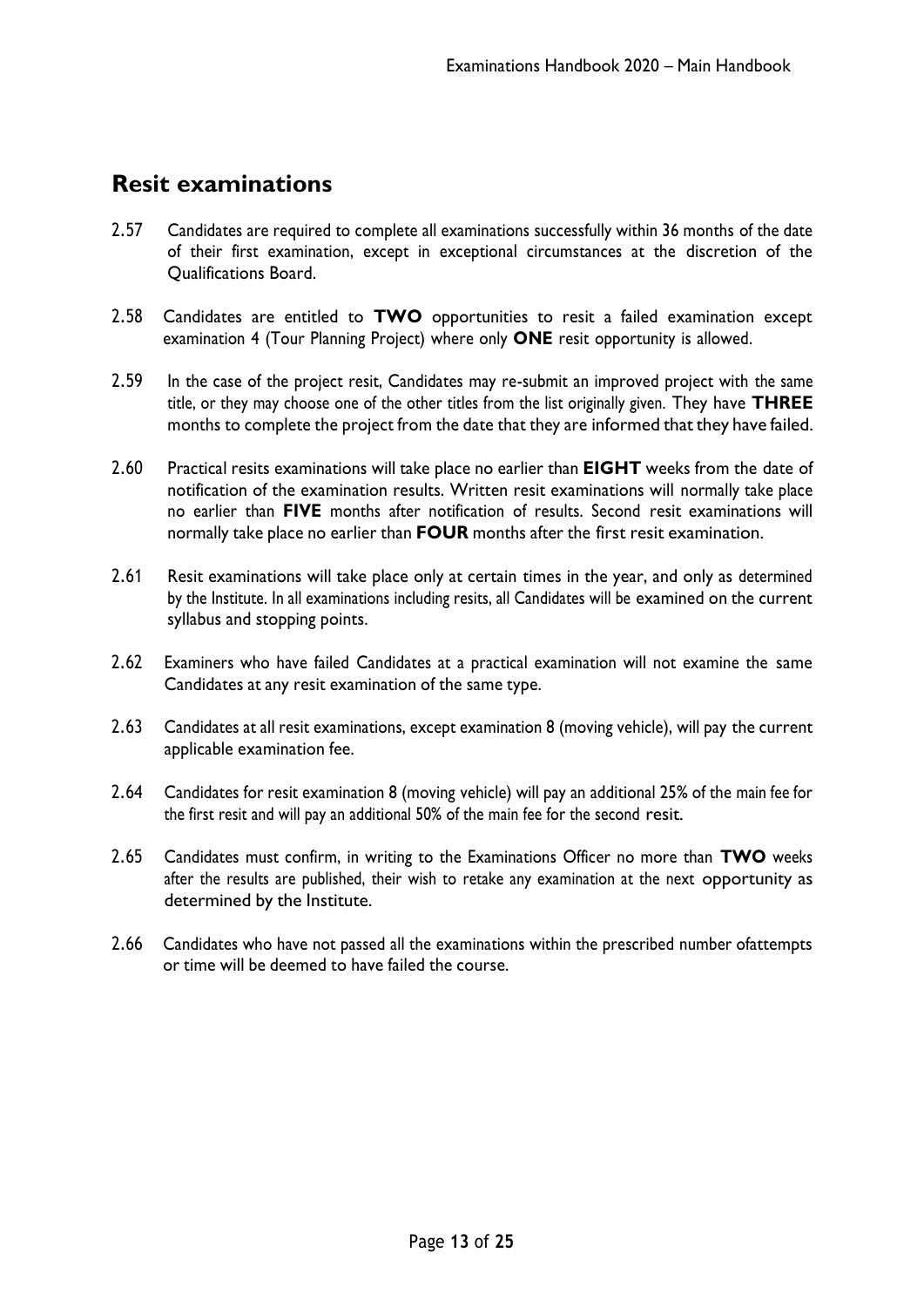# <span id="page-13-0"></span>**Section 3: Information for Candidates, Green Badge examinations**

#### <span id="page-13-1"></span>**Examination fees**

- 3.1 Candidates will receive invoices from the Examinations Officer at least **NINE** weeks before the first examination.
- 3.2 Examination fees will be paid in full to the Institute at least **SIX** weeks before the date of the examination. Refunds will be given in exceptional circumstances only. Candidates who have not paid the examination fees in full will have their names removed from the examination list and will not be admitted to the examinations. They will be recorded as having failed.

# <span id="page-13-2"></span>**Criteria**

- 3.3 There will be **FOUR** examinations of equal weighting. **TWO** are written examinations and **TWO** are practical examinations. All examinations must be successfullycompleted.
- 3.4 The individual examinations are summarised as:
	- o Examination 1: A written examinations for the area being studied.
	- o Examination 2: A written tour planning project.
	- o Examination 3: A practical examination for the selected examination walking route.
	- o Examination 4: A practical examination for the selected examination site.
- 3.5 The examinations will not necessarily take place in the order described.

## <span id="page-13-3"></span>**Arrangements**

- 3.6 Candidates are required to take all written and practical examinations at the first opportunity offered by the Institute. Failure to attend any examination offered, including a resit examination, will be recorded as having failed, except in exceptional circumstances. (See [SOP](https://www.itg.org.uk/media/2759/eh-2020-sop-06-mitigating-circumstances_special-considerations-v20203.pdf) 06 Mitigating Circumstances (Special Considerations)).
- 3.7 Once the examinations timetable has been set and circulated, changes to the timetable, examination groups and other matters relating to the conduct of the examinations will only be granted on compassionate grounds, or unforeseen circumstances (see [SOP 06](https://www.itg.org.uk/media/2759/eh-2020-sop-06-mitigating-circumstances_special-considerations-v20203.pdf) Mitigating Circumstances (Special Considerations)).
- 3.8 Written examinations will be held at one location. Candidates will be expected to make suitable arrangements to attend examinations on time.
- 3.9 At the start of each written examination the Lead Invigilator will record the names ofthe Candidates who attend. Candidates will be required to show their Institute student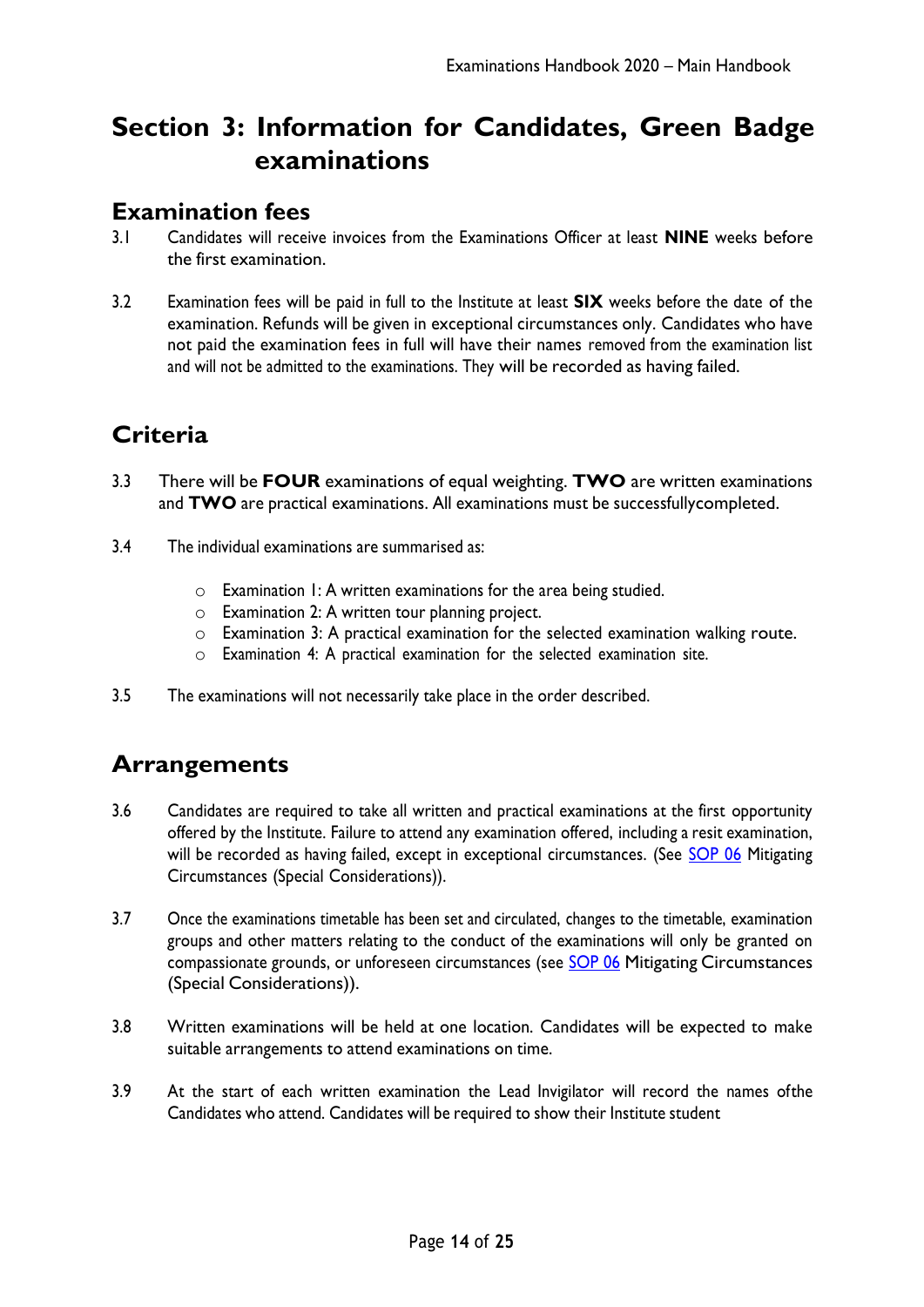photo card as evidence of their identity. Failure to do so may result in Candidates being excluded from the examination. Mobile phones and electronic devices must be switched off and left outside the examination room or in a location determined by the Lead Invigilator.

- 3.10 Candidates who arrive more than 30 minutes after the start of a written examination will not be admitted to the examination and will be recorded as having failed. Candidates may not leave the examination room during the first 30 minutes and the last 30 minutes of their examination.
- 3.11 At the start of each practical examination, the Examiners will confirm that the Candidates' identity corresponds to the Institute student photo card which they are required to bring with them. Failure to do so may result in Candidates being excluded from the examination. Mobile phones must be switched off.
- 3.12 Candidates arriving after the start of a practical examination will not be admitted to the examination and will be assessed as having failed.

#### <span id="page-14-0"></span>**Written examinations**

3.13 For written examinations the pass mark will normally be 60% of the total available marks. Where the Marker, Moderator and Chief Examiner decide that some questions should be disregarded, Candidates' percentages will be calculated by dividing the number of marks awarded by the total number of questions available.

#### **EXAMINATION 1:**

An unseen written examination taken under test conditions about the area being studied.

- 3.14 The examination will consist of:
	- o Section A: 100 short questions requiring one-word, short-phrase or shortsentence answers, worth one mark each.
	- o Section B: **THREE** long answer questions which must be answered in note form or as bullet points, from a choice of **SIX** on a wide range of subjects related to the area of study. Each long answer question will be marked out ofa total of 25 marks.
- 3.15 For the City of London Green Badge, the examination will consist of:
	- o Section A: 50 short questions requiring one-word, short-phrase or short sentence answers, worth one mark each.
	- o Section B will comprise **FOUR** long answer questions, which should be answered in note form or as bullet points, from a choice of **FOUR** sections each containing **TWO** questions.

The total time allowed is **TWO** hours.

3.16 The examination must test Candidates' knowledge of: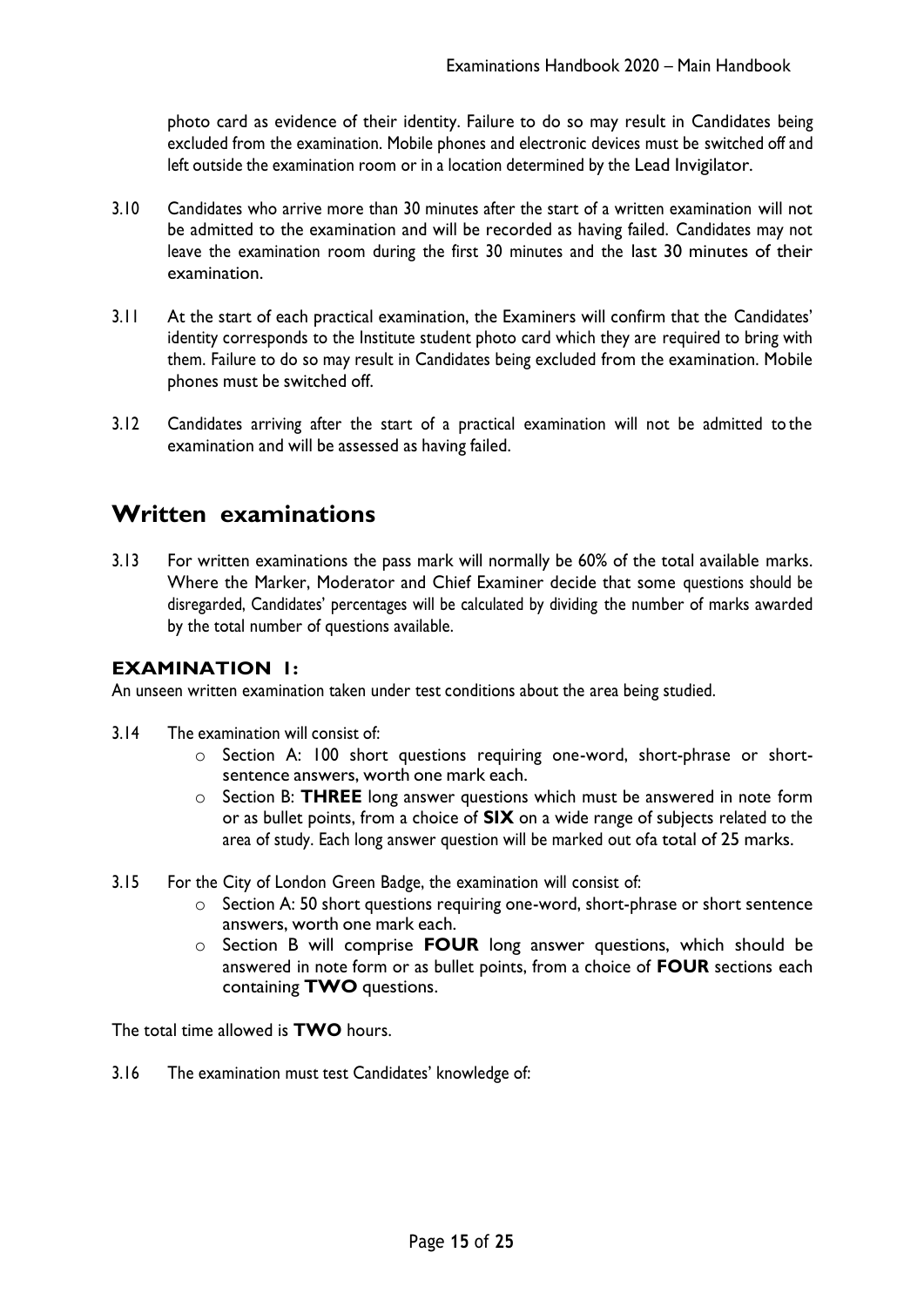- o area-wide issues relating to the syllabus such as history, landscape and agriculture, literature, historical and contemporary figures, economy, and commerce.
- o specific individual sites from across the whole area such as museums, galleries, churches and other religious sites, towns, villages, and gardens. Long answer topics must, wherever possible, seek to elicit knowledge of sites and locations not covered by the practical examinations.

#### **EXAMINATION 2:** A tour planning project.

- 3.17 Candidates will be assessed on their ability to plan a half-day tour within the area under examination, for a group of people of the Candidate's nationality, of mixed ages and including a wheelchair user with a carer. It will comprise two elements: a guided walkand a visit to a site.
- 3.18 Candidates will be given a choice of **THREE** project themes by the Course Director from which they will choose one. Themes will have been agreed with the Chief Examiner in advance.
- 3.19 The guided walk will be in a part of a town, a city, in the countryside or any public area, usually where no admission is charged. It will not take place principally at an interior site.
- 3.20 The site visit will include a guided tour of the site. Where, exceptionally, it is not possible to conduct a guided tour throughout the entire visit, the project must:
	- o Make clear how the guide will prepare the group for that visit, relevant health and safety and comfort aspects, including where a reasonable adaptation has been made in respect of the person with a disability. Candidates can assume that a wheelchair user is able to board a standard coach.
	- o Give a comprehensive introduction.
	- o Indicate details of the commentary to be given, in areas where it is possible to guide.
	- o Advise the arrangements for the end of the tour.
- 3.21 The project must not exceed 1,500 words.
- 3.22 Candidates will be required to submit their projects to the Course Director for forwarding to the Institute. The time allowed for completion of the project is **TWO** months from the date of receiving the title options.
- 3.23 Submitted projects will not be returned.
- 3.24 Green Badge Candidates only need to take and pass this examination **ONCE**. A Pass in this examination remains valid throughout an individual's career. Green Badge Tourist Guides subsequently seeking qualification in another Green Badge area will not need to take this examination again. A Blue Badge project examination pass is valid for a Green Badge area, but a Green Badge project examination pass is not valid for a Blue Badge region.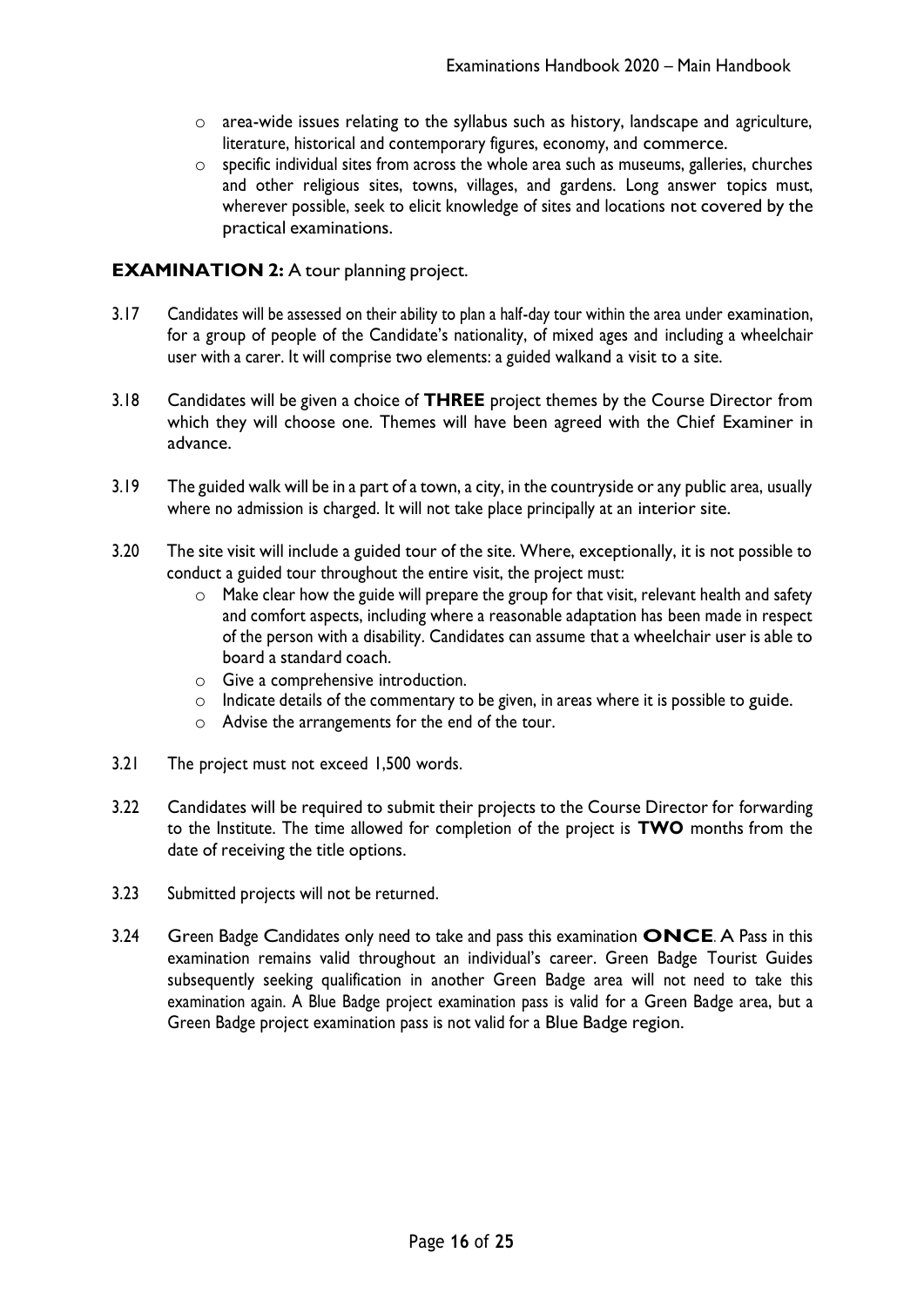## <span id="page-16-0"></span>**Practical examinations**

**EXAMINATION 3:** A practical examination on the selected walking route.

If an existing Blue Badge Tourist Guide or Green Badge Guide wishes to qualify for a newGreen Badge location, then their walk is regarded as a portable unit. Existing Blue BadgeTourist Guides and Green Badge Guides DO NOT need to take and pass this examination again if they wish to qualify for a new Green Badge location. A pass in this examination remains valid throughout an individual's career (subject to Institute's revalidation policy).

**EXAMINATION 4:** A practical examination in the site, which may be exterior, interior or a combination of both.

If a Candidate already holds either a Blue Badge or Green Badge for a different area, they must still take and pass the site examination to be awarded their Green Badge in a new location examination (regardless of what type of site it is).

For each of these examinations:

- 3.25 Where possible there must be a maximum of **EIGHT** Candidates in each examination group.
- 3.26 There will normally be **TWO** Examiners for each examination, and the Chief Examiner may be present some of the time. With the agreement of the Chief Examiner, a person associated with the site being examined, or a representative of the Institute may be invited to observe the examination. Alternatively, this may be a newly accredited Examiner who wishes to shadow more experienced Examiners.
- 3.27 Candidates will be called at random and initially will make **TWO** presentations in all, each one lasting approximately **FIVE** minutes. Candidates who exceed **Five** minutes and **20** seconds will be asked to stop.
- 3.28 The Examiners may ask Candidates for further presentations.
- 3.29 Candidates are expected to have full knowledge of the items on the syllabus. They will show understanding of all relevant elements. This includes the following:
	- o Walk. An in-depth knowledge of the route, and the ability to bring this to life for their group (for example historical background, modern development, personalities, flora, fauna, architecture, land use) and be able to explain andI interpret what is seen.
	- o Religious site. They are expected, through their in-depth knowledge of the building (for example its history, architecture, decoration, monuments, burials, and the religious life today), to bring it to life for their group and be able to explain and interpret what is seen.
	- o Museum or gallery. They must have a good knowledge of the history of the building, its architecture, its purpose and how it is funded, and be able to explain and interpret what is seen.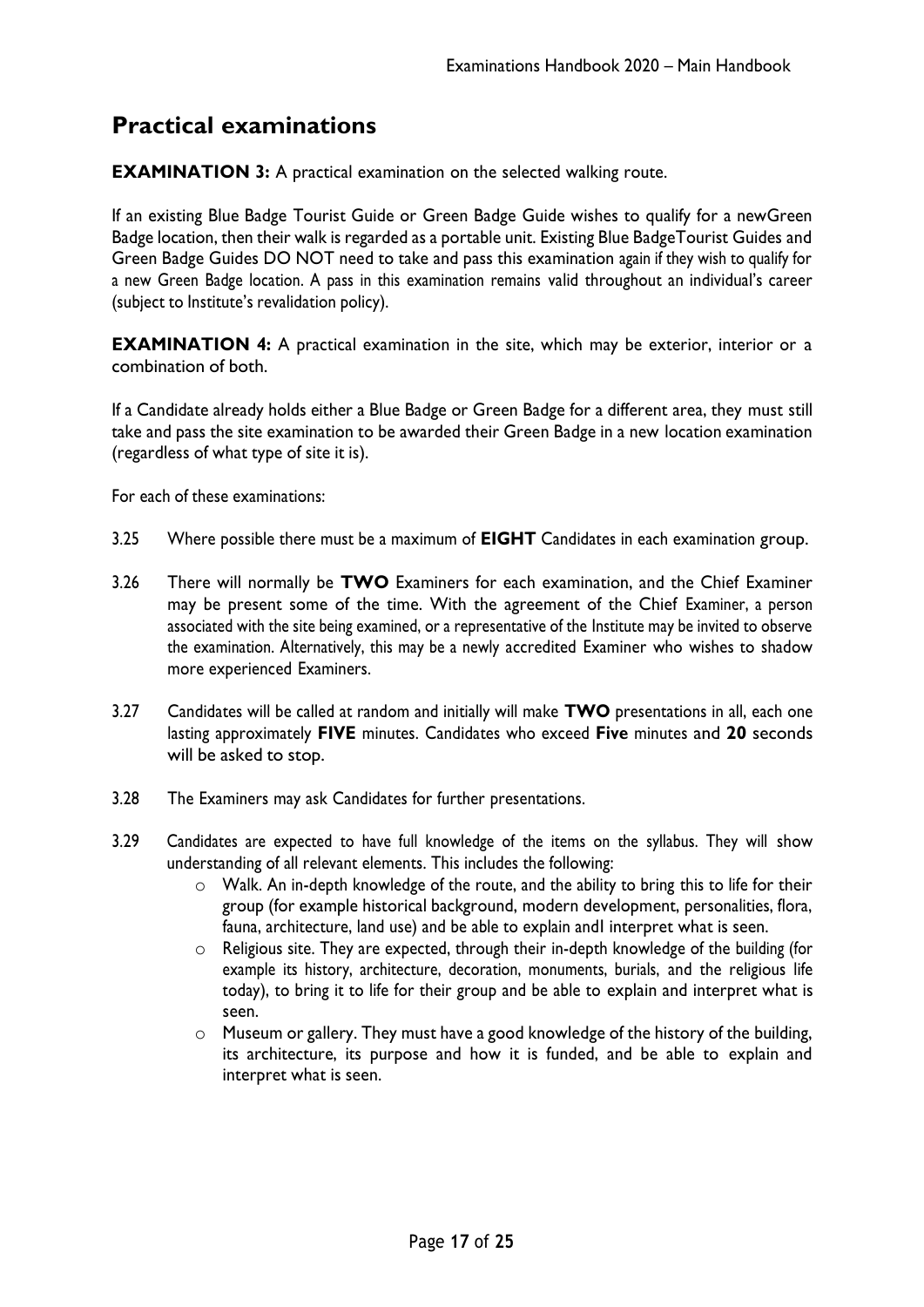- 3.30 Candidates will be given the opportunity to lead the group from one stop to another to demonstrate, for example, their group positioning and group control, and their awareness of the surroundings.
- 3.31 Candidates must:
	- o Always stop and face the group when speaking.
	- o Demonstrate that they are mindful of the safety of the group and are aware of hazards.
	- o Show awareness of other road and pavement or site users.
	- o Demonstrate their concern for the comfort of the group.
	- o Be audible and show awareness of the need to adjust their volume according to the conditions (for example traffic or road works).
	- o Show good group positioning and group control.
	- o Be able to handle questions confidently and briefly and always repeat the question for the benefit of the whole group. Candidates are expected to be able to answer the question, which will be restricted to the topics on the syllabus for this stop, or general information relevant to the site.
	- o Be aware of any rules of the site and of site facilities and must inform the group when appropriate.
	- $\circ$  Be aware of and be sensitive to staff and other users of the site, especially religious sites where people may be at prayer.
	- o Know what to do and where to get help in case of a named emergency or health and safety issue occurring at their location.
- 3.32 The use during an examination of physical or electronic visual aids (for example signs, pictures, photographs, lasers and pointers) is not permitted.
- 3.33 If an existing Blue Badge Tourist Guide or Green Badge Guide wishes to qualify for a new Green Badge location, then their walk is regarded as a portable unit. Existing Blue Badge Tourist Guides and Green Badge Guides DO NOT need to take and pass this examination again if they wish to qualify for a new Green Badge location. A pass in this examination remains valid throughout an individual's career (subject to Institute's revalidation policy).
- 3.34 If a Candidate already holds either a Blue Badge or Green Badge for a different area, they must still take and pass the site examination to be awarded their Green Badge in a new location (regardless of what type of site it is).

#### <span id="page-17-0"></span>**Results**

- 3.35 Candidates are notified of the results by email, normally within **SIX** weeks after the final examination. If sets of examinations are more than six weeks apart, results for completed examinations may be notified separately.
- 3.36 The results are expressed as a "Pass" or "Fail" in respect of individual examinations, and not as percentages.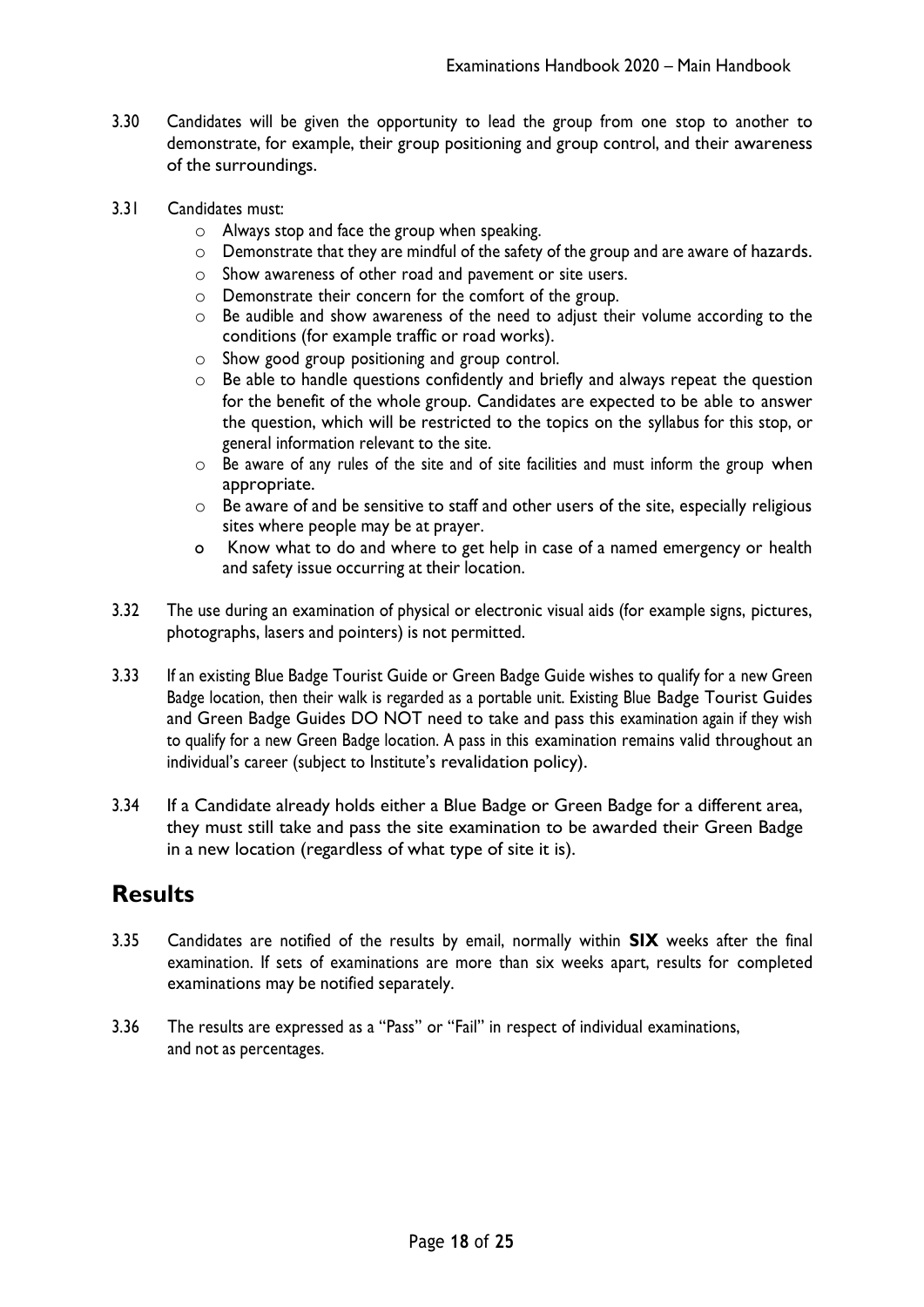3.37 In certain circumstances, a Candidate may submit an appeal against their result. Thegrounds for appeal, and the appeals procedure are set out in [SOP 07](https://www.itg.org.uk/media/2541/eh-2020-sop-07-appeals-panel-procedures.pdf) (Appeals Panel procedures) and the fee appears in [SOP 04](https://www.itg.org.uk/media/2787/examination-fees-2022-2023.pdf) (Cost sheet of examinations).

#### <span id="page-18-0"></span>**Resit examinations**

- 3.38 Candidates are required to complete all examinations successfully within 36 months of the date of their first examination, except in exceptional circumstances at the discretion of the Qualifications Board.
- 3.39 Candidates are entitled to **ONE** opportunity to resit a failed examination.
- 3.40 In the case of the project resit, Candidates may re-submit an improved project with the same title, or they may choose one of the other titles from the list originally given. They have **TWO**  months to complete the project from the date that they are informed that they have failed.
- 3.41 Practical resits examinations will take place no earlier than **EIGHT** weeks from the date of notification of the examination results. Written resit examinations will normally take place no earlier than **FIVE** months after notification of results.
- 3.42 In all examinations including resits, all Candidates will be examined on the current syllabus and stopping points.
- 3.43 Resit examinations will take place only at certain times in the year, and only as determined by the Institute.
- 3.44 Examiners who have failed Candidates at a practical examination will not examine the same Candidates at any resit examination of the same type.
- 3.45 Candidates at all resit examinations will pay the current applicable examination fee.
- 3.46 Candidates must confirm, in writing to the Examinations Officer no more than **TWO** weeks after the results are published, their wish to retake any examination at the next opportunity as determined by the Institute.
- 3.47 Candidates who have not passed all the examinations within the prescribed number ofattempts or time will be deemed to have failed the course.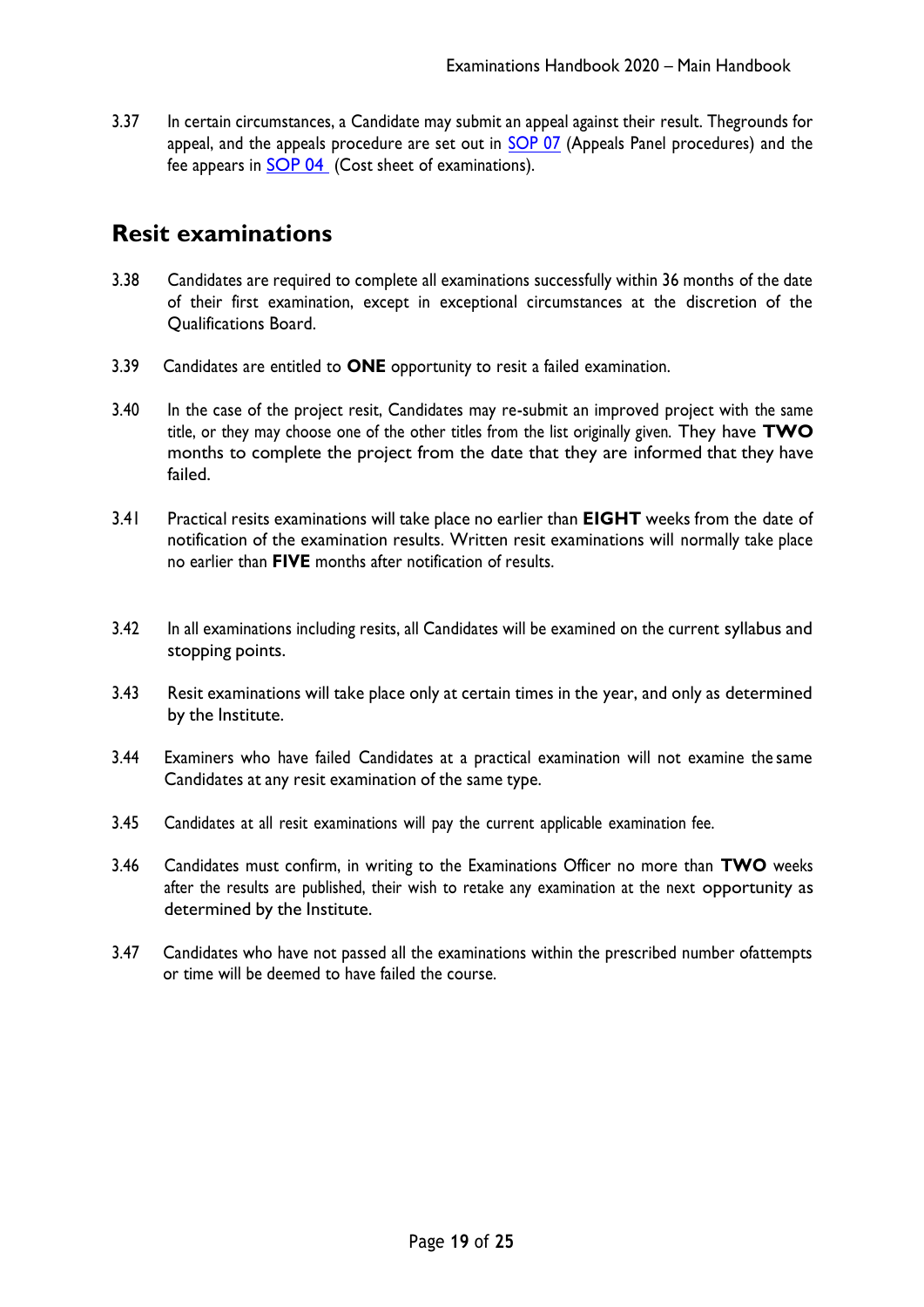# <span id="page-19-0"></span>**Section 4: Information for Candidates, White Badge examinations**

#### <span id="page-19-1"></span>**Examination fees**

4.1 Course Registration and other applicable fees will be paid in full to the Institute by the sponsoring organisation before the start of the course. The Institute will not register White Badge Candidates for examinations if the sponsoring organisation has not paid. Refunds will be given in exceptional circumstances only.

# <span id="page-19-2"></span>**Criteria**

- 4.2 There will be **TWO** examinations of equal weighting. Both examinations must be successfully completed.
- 4.3 The individual examinations are summarised as:
	- $\circ$  Examination 1: A written examination for the site being studied.
	- o Examination 2: A practical examination for the selected examination site, or walking route or, exceptionally, a fixed moving vehicle route within the site.
- 4.4 The examinations will not necessarily take place in the order described.

## <span id="page-19-3"></span>**Arrangements**

- 4.5 Candidates are required to take all written and practical examinations at the first opportunity offered by the Institute. Failure to attend any examination offered, including a resit examination, will be recorded as having failed, except in exceptional circumstances. (See [SOP 06](https://www.itg.org.uk/media/2759/eh-2020-sop-06-mitigating-circumstances_special-considerations-v20203.pdf) Mitigating Circumstances (Special Considerations)).
- 4.6 Once the examinations timetable has been set and circulated, changes to the timetable, examination groups and other matters relating to the conduct of the examinations will only be granted on compassionate grounds, or unforeseen circumstances [\(SOP 06](https://www.itg.org.uk/media/2759/eh-2020-sop-06-mitigating-circumstances_special-considerations-v20203.pdf) Mitigating Circumstances (Special Considerations)).
- 4.7 Written examinations will be held at one location. Candidates will be expected to make suitable arrangements to attend examinations on time.
- 4.8 At the start of the written examination the Lead Invigilator will record the names of the Candidates who attend. Candidates will be required to show any identity that they have been given. Failure to do so may result in Candidates being excluded from the examination. Mobile phones and electronic devices must be switched off and left outside the examination room or in a location determined by the Lead Invigilator.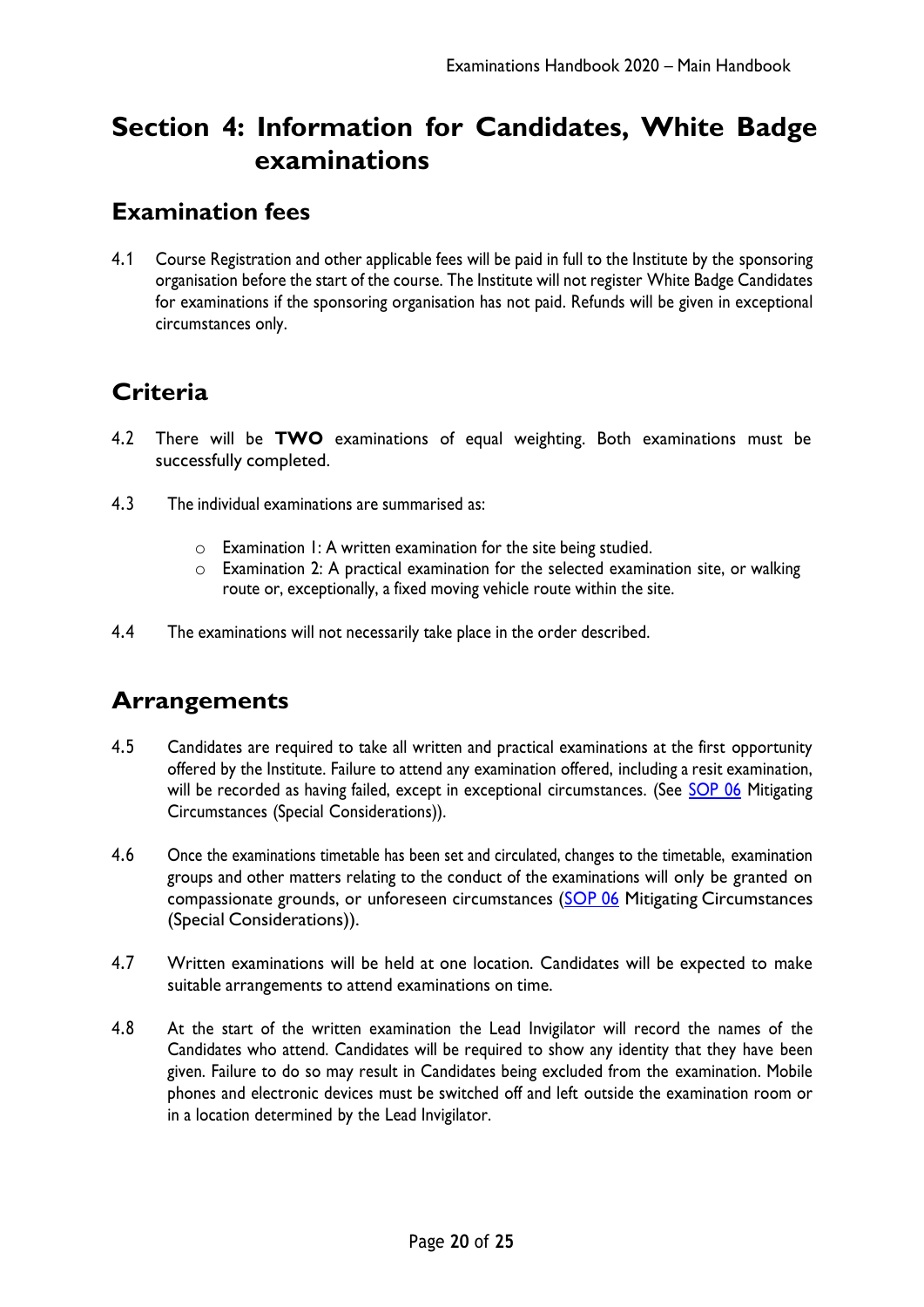- 4.9 Candidates who arrive more than 30 minutes after the start of a written examination will not be admitted to the examination and will be recorded as having failed. Candidates may not leave the examination room until the end of their examination.
- 4.10 At the start of each practical examination, the Examiners will confirm the Candidates' identity. Mobile phones must be switched off.
- 4.11 Candidates arriving after the start of a practical examination will not be admitted to the examination and will be assessed as having failed.

#### <span id="page-20-0"></span>**Written examination**

An unseen written examination taken under test conditions about the site being studied.

- 4.12 For the written examination the pass mark will normally be 60% of the total available marks. Where the Marker, Moderator and Chief Examiner decide that some questions should be disregarded, Candidates' percentages will be calculated by dividing the number of marks awarded by the total number of questions available.
- 4.13 The examination will consist of between 75 and 100 short questions requiring one-word, short-phrase, or short-sentence answers, worth one mark each.
- 4.14 The total time allowed is **ONE** hour.

#### <span id="page-20-1"></span>**Practical examination**

A practical examination at the chosen site, or the chosen walking route or, exceptionally, on a fixed moving vehicle route within the site.

- 4.15 Where possible there must be a maximum of **EIGHT** Candidates in each examination group.
- 4.16 There will normally be **TWO** Examiners for each examination, who will normally be the Chief Examiner and a local expert.
- 4.17 Candidates will be called at random and initially will make **TWO** presentations in all, each one lasting approximately **FIVE** minutes. Candidates who exceed **Five minutes and 20 seconds** will be asked to stop.
- 4.18 The Examiners may ask Candidates for further presentations.
- 4.19 Candidates are expected to have full knowledge of the items on the syllabus. They will show understanding of all relevant elements. This includes the following:
	- o Walk. An in-depth knowledge of the route, and the ability to bring this to life for their group (for example historical background, modern development, personalities, flora, fauna, architecture, land use) and be able to explain and interpret what is seen.
	- o Religious site. They are expected, through their in-depth knowledge of the building (for example its history, architecture, decoration, monuments, burials,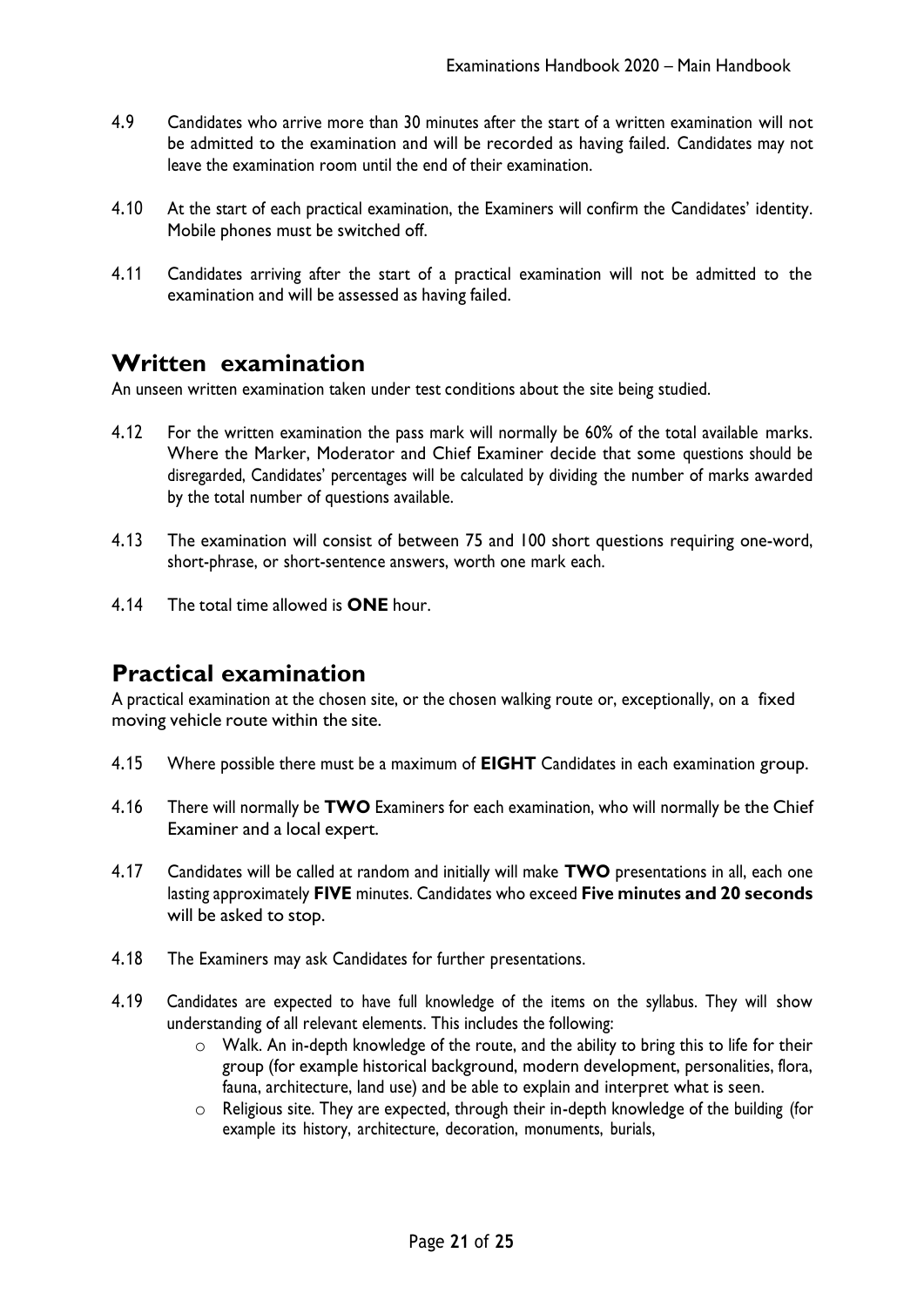and the religious life today), to bring it to life for their group and be able to explain and interpret what is seen.

- o Museum or gallery. They must have a good knowledge of the history of the building, its architecture, its purpose and how it is funded, and be able to explain and interpret what is seen.
- 4.20 Candidates will be given the opportunity to lead the group from one stop to another to demonstrate, for example, their group positioning and group control, and their awareness of the surroundings.
- 4.21 Candidates must:
	- o Always stop and face the group when speaking.
	- o Demonstrate that they are mindful of the safety of the group and are aware of hazards.
	- o Show awareness of other road and pavement or site users.
	- o Demonstrate their concern for the comfort of the group.
	- o Be audible and show awareness of the need to adjust their volume according to the conditions (for example traffic or road works).
	- o Show good group positioning and group control.
	- o Be able to handle questions confidently and briefly and always repeat the question for the benefit of the whole group. Candidates are expected to beable to answer the question, which will be restricted to the topics on the syllabus for this stop, or general information relevant to the site.
	- o Be aware of any rules of the site and of site facilities and must inform the group when appropriate.
	- o Be aware of and be sensitive to staff and other users of the site, especially religious sites where people may be at prayer.
	- o Know what to do and where to get help in case of a named emergency or health and safety issue occurring at their location.
- 4.22 The use during an examination of physical or electronic visual aids (for example signs, pictures, photographs, lasers and pointers) is not permitted.
- 4.23 Where, exceptionally, Candidates are assessed on a fixed moving vehicle route, the arrangements for such examinations are set out under the relevant module in the Blue Badge section.

## <span id="page-21-0"></span>**Results**

- 4.24 Candidates are notified of the results by email, normally within **SIX** weeks after the final examination. If sets of examinations are more than six weeks apart, results for completed examinations may be notified separately.
- 4.25 The results are expressed as a "Pass" or "Fail" in respect of individual examinations, and not as percentages.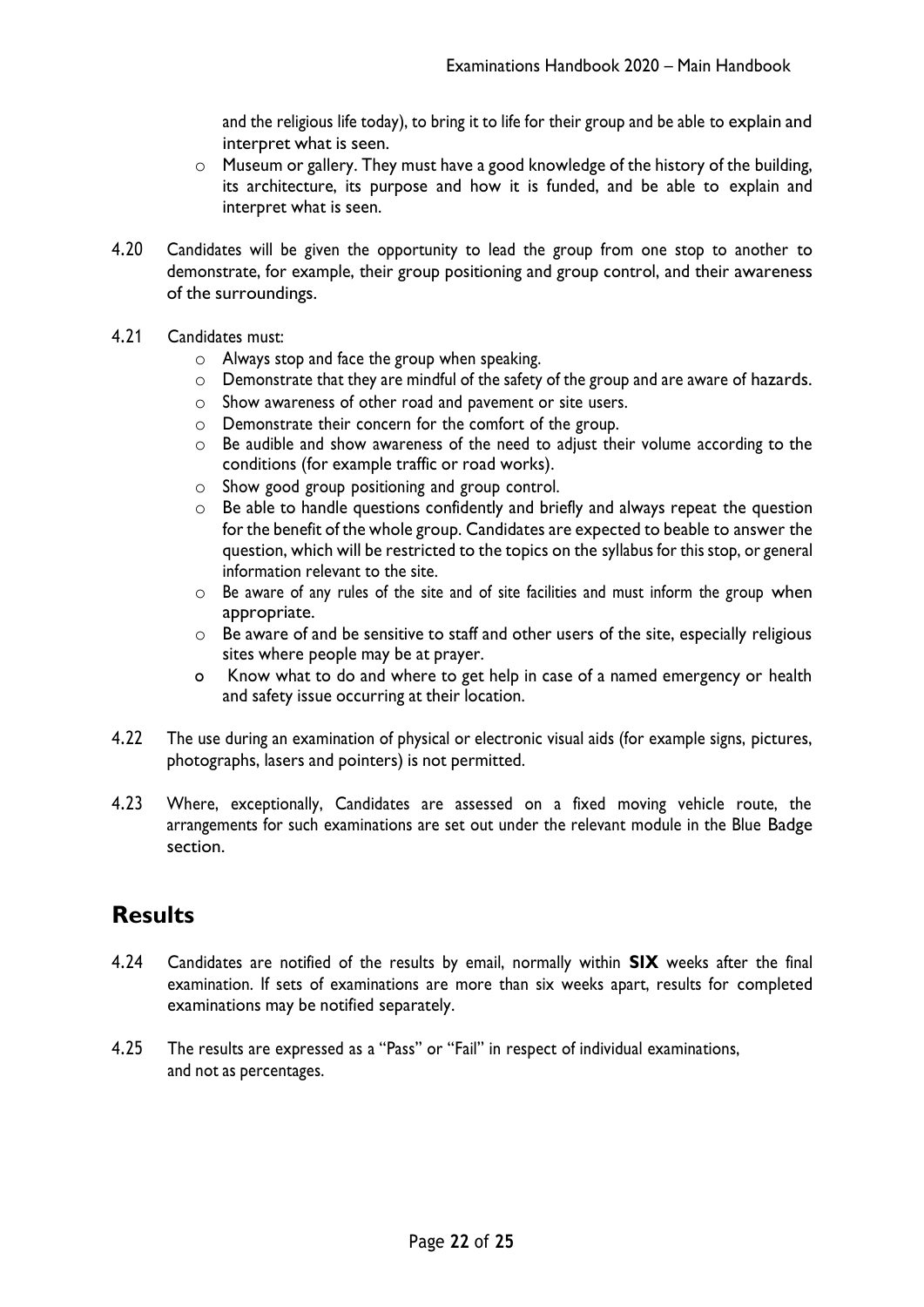4.26 In certain circumstances, a Candidate may submit an appeal against their result. The grounds for appeal, and the appeals procedure are set out in [SOP 07](https://www.itg.org.uk/media/2541/eh-2020-sop-07-appeals-panel-procedures.pdf) (Appeals Panel procedures) and the fee appears in **SOP 04** (Cost sheet of examinations).

### <span id="page-22-0"></span>**Resit examinations**

- 4.27 Candidates are required to complete all examinations successfully within 12 months of the date of their first examination, except in exceptional circumstances at the discretion of the Qualifications Board.
- 4.28 Candidates are entitled to **ONE** opportunity to resit a failed examination.
- 4.29 Practical resits examinations will take place no earlier than **EIGHT** weeks from the date of notification of the examination results. Written resit examinations will normally take place no earlier than **FIVE** months after notification of results. Second resit examinations will normally take place no earlier than **FOUR** months after the first resit examination.
- 4.30 Resit examinations will take place only as determined by the Institute.
- 4.31 Examiners who have failed Candidates at a practical examination will not examine the same Candidates at any resit examination of the same type.
- 4.32 Candidates at all resit examinations will pay a fee determined by the Institute. The fee may be paid by the Candidates themselves or by their sponsoring organisation.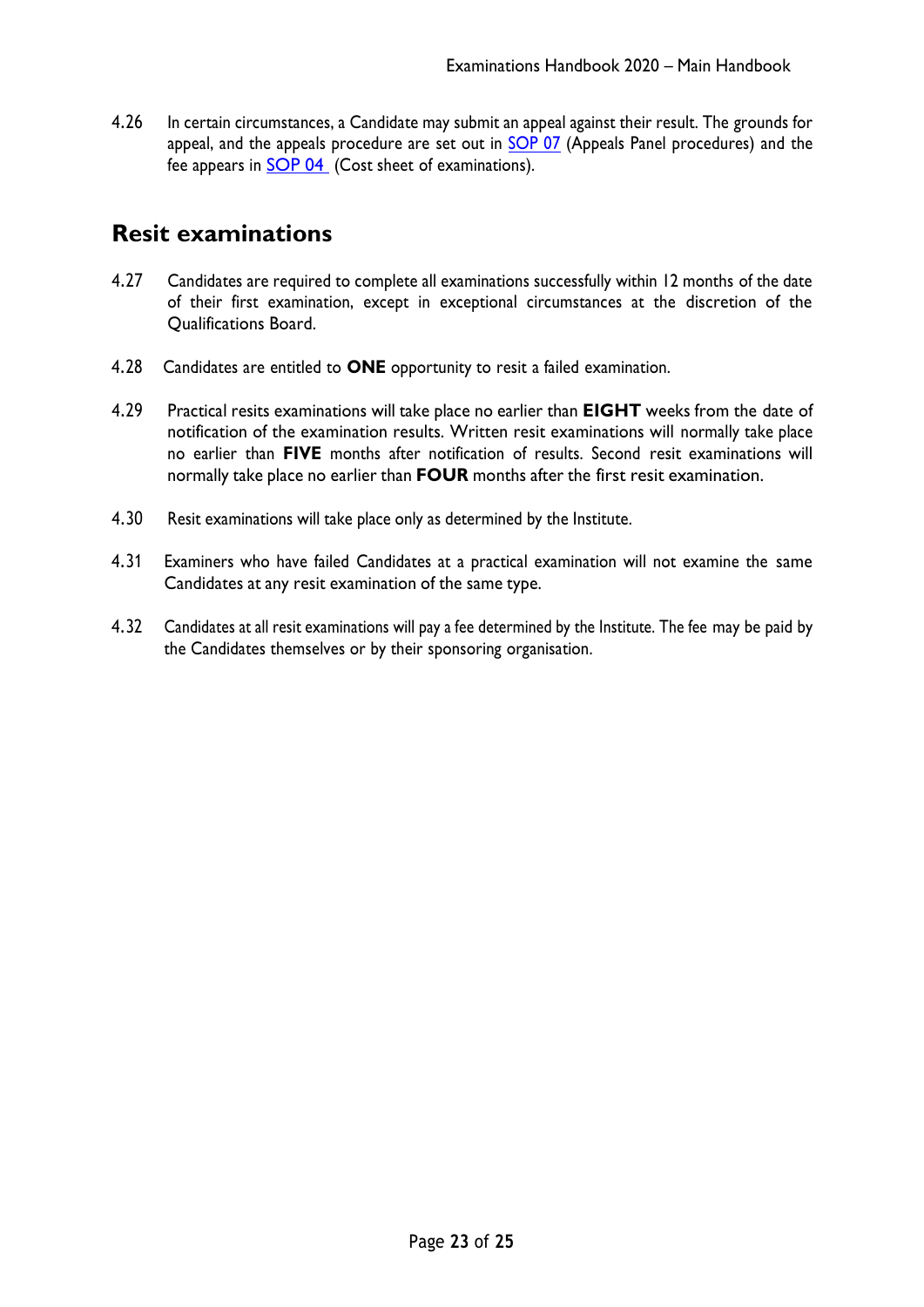# <span id="page-23-0"></span>**Section 5: Further information**

- 5.1 The Institute has policies and procedures on all other aspects of its examinations, which are detailed in the Standard Operating Procedures. These include:
	- o Equal opportunities and special needs: Arrangements for Candidates who have disabilities or special needs. See **[SOP](https://www.itg.org.uk/media/2559/eh-2020-sop-05-equal-opportunities-and-special-needs-final.pdf) 05.**
	- o Mitigating circumstances: Arrangements for Candidates in the event of illness or accident. See [SOP](https://www.itg.org.uk/media/2759/eh-2020-sop-06-mitigating-circumstances_special-considerations-v20203.pdf) 06.
	- o Appeals: A process for Candidates wishing to appeal against their examination results. See [SOP](https://www.itg.org.uk/media/2541/eh-2020-sop-07-appeals-panel-procedures.pdf) 07.
	- $\circ$  Languages: Language examination policies (including indigenous British languages). See [SOP](https://www.itg.org.uk/media/2534/eh-2020-sop-65-language-examination-policies-final.pdf) 65.
- 5.2 A list of Standard Operating Procedures is given below. Details in these procedures may change from time to time. The latest versions of all these procedures are available from the Institute's office.
- 5.3 Every person who is appointed to manage or deliver any aspect of the Institute's examinations **must** understand that their contracted work is an integral part of the whole examinations process and its quality assurance, and **must** be delivered as specified by the Institute's Examinations Handbook and Standard Operating Procedures.

### <span id="page-23-1"></span>**Standard Operating Procedures – administration**

| SOP 01        | Managing Handbook and SOP updates                 |
|---------------|---------------------------------------------------|
| <b>SOP 02</b> | Administration of examinations                    |
| <b>SOP 03</b> | Code of conduct for examinations                  |
| <b>SOP 04</b> | Cost sheet of examinations                        |
| <b>SOP 05</b> | Equal opportunities and special needs             |
| <b>SOP 06</b> | Mitigating circumstances (Special considerations) |
| <b>SOP 07</b> | Appeals                                           |

### <span id="page-23-2"></span>**Standard Operating Procedures – instruction packs**

| SOP <sub>21</sub> | Chief Examiners' instruction pack                    |
|-------------------|------------------------------------------------------|
| <b>SOP 22</b>     | Compilers, Markers and Moderators instruction pack   |
| <b>SOP 23</b>     | Project Markers pack                                 |
| <b>SOP 24</b>     | Examiners in practical examinations instruction pack |
| <b>SOP 25</b>     | Invigilators' instruction pack                       |